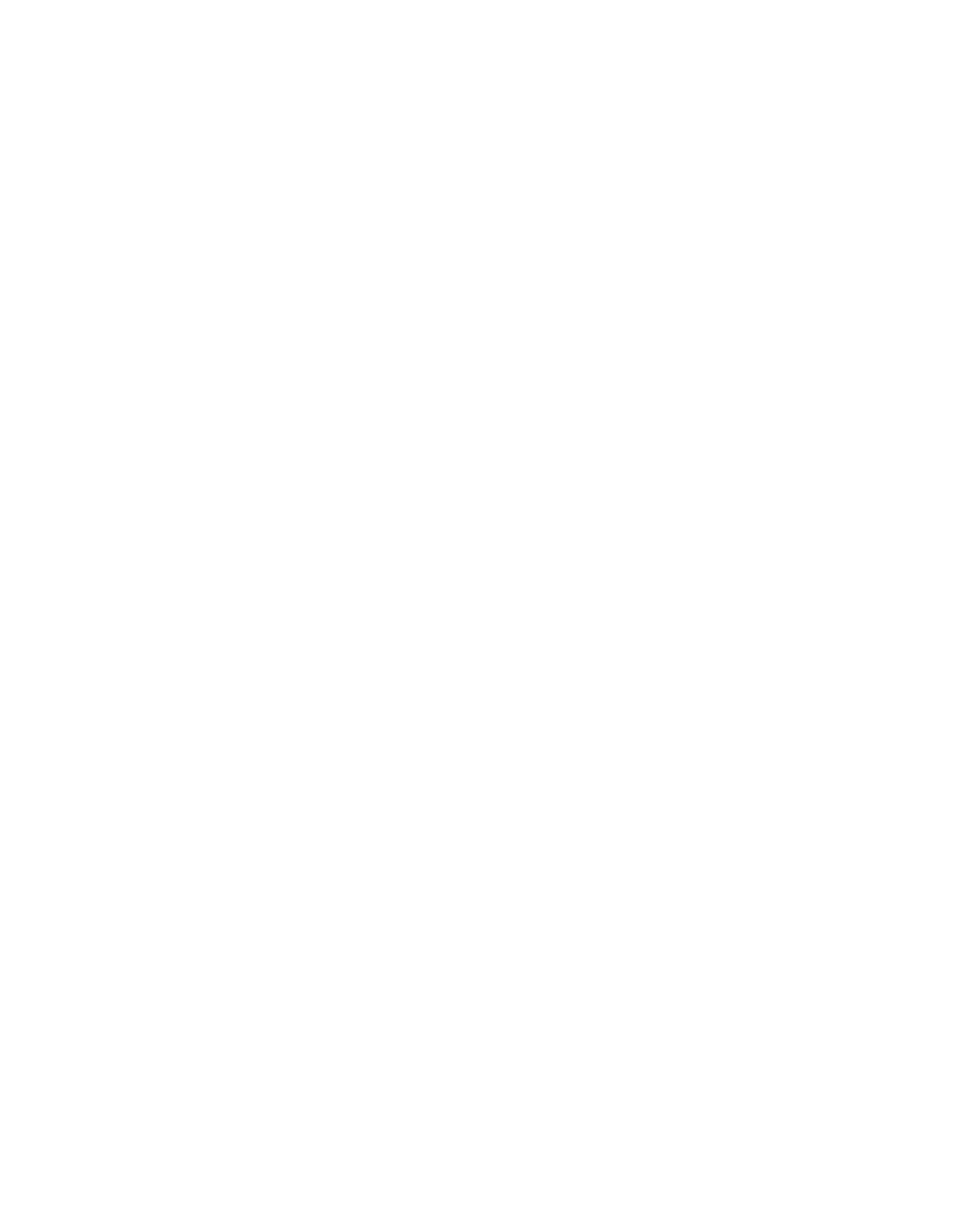### Commissioned by: New Music Concerts, Toronto, Canada

Premiere Performance: April 10, 2011 by New Music Concerts at the Music Gallery, Toronto, Canada.



#### Interactive Performance Setup

This composition includes live interactive processing of all instruments using the MaxMSP software application running on a Macintosh computer. During performance, MaxMSP receives audio signals from the instruments and distributes electronically processed sounds to speakers placed in the hall . MaxMSP is controlled by a NoteAbilityPro score which can either be run on the same computer or on a second computer which is connected to the first computer through a network. All the software required for the performance and detailed instructions on the operation of the software can be obtained from the composer – Keith Hamel (hamel@interchange.ubc.ca).

The audio setup requires separate microphone inputs from violin, viola, cello, piano and percussion. At least 2 microphones should be used on the percussion instruments. The microphones inputs are connected to an audio interface that is connected to the computer running MaxMSP. There are 4 channels of audio output and one mixed channel that should be sent to a sub-woofer. A mixer should be used between the audio interface and the speakers to allow audio levels to be controlled during performance. However, the 4 output channels should remain discrete since the MaxMSP software controls all sound spatialization. The 4 output channels should be connected to powered speakers placed in the four corners of the hall:



1- Front-left 2 - Front-right 3 - Rear-left 4 - Rear-right.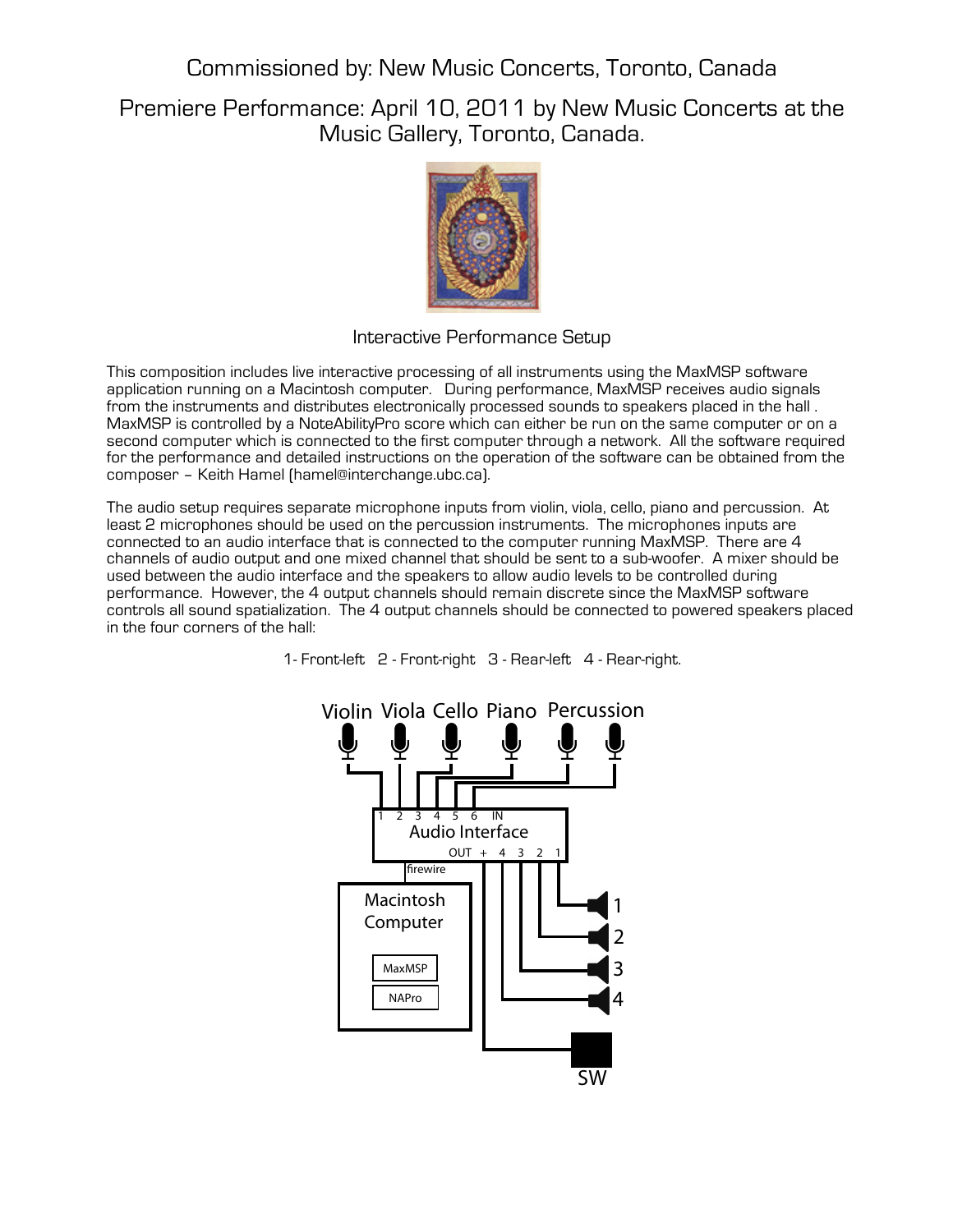#### Performance Notes

#### **Strings**



*ppp* 

**Piano**



Trill between the stopped note and the natural harmonic located at the same finger position. This is done by changing the pressure of the finger on the string. The speed of the trill can change gradually over time.

«~~~~~~~~~~~~~~~~~~~~~~~~~~~~~~~~~~~~~~~~~~~~~~~~~~~~~~~~~~~~~~~~~~~~~~~~~~~~~~~~~~~ Trill between the stopped note and the artifical harmonic a 4th higher (and where the contract of the contract of the contract of the contract of the contract of the contract of the contract of the contract of the contract of the contract of the contract of the contract of the contract of the cont sounding 2 octaves higher.) The speed of the trill can change gradually over time.

A natural harmonic gliss beginning and ending on the specified notes.

Dampen all the strings with the left hand and bow on the indicated strings. This should produce quiet noise and very little perceivable pitch.

Bow slowly directly on the bridge so that the bow hair is split between the sul pont and sub pont areas. The resulting sound should mostly be noise with some high frequency sounds occurring from time to time.

Place the side of the hand firmly across the strings of the piano close the hammers and play the specified pitches on the keyboard. The strings should be muted so that only a strong percussive sound and some high partials are heard. The dynamic indicates the strength of the keyboard strike rather than the resulting volume.

**Percussion 1 Suspended Cymbal (large)**

- **1 Sizzle Cymbal (medium)**
- **2 Wood blocks (or temple blocks)**
- **5 Tom-toms (largest should be at least 16" in diameter)**
- **2 Tam-tams (small & medium)**
- **Crotales (1 octave)**

**Vibraphone (motor is not used)**

The percussion staff uses the following instrument configuration:

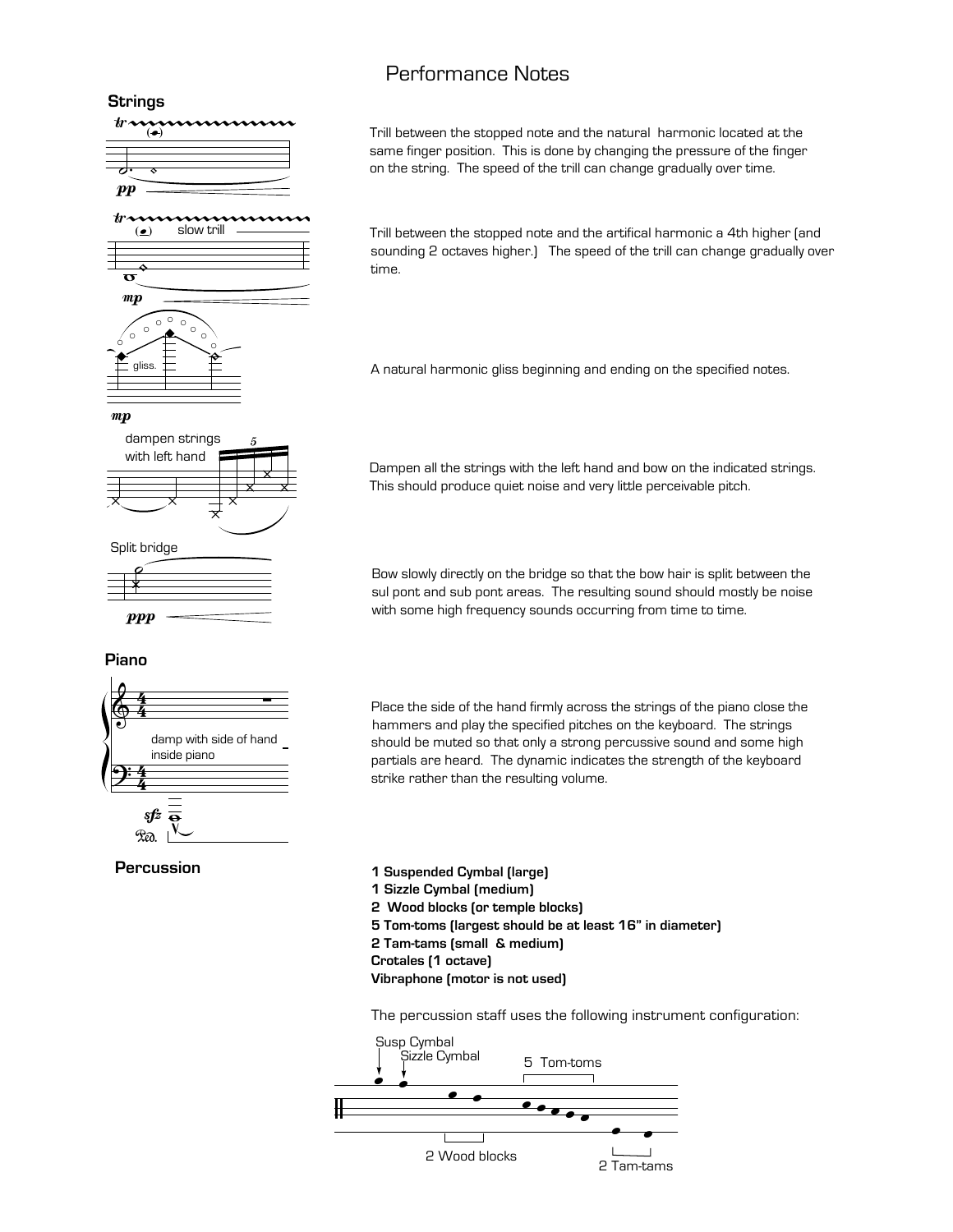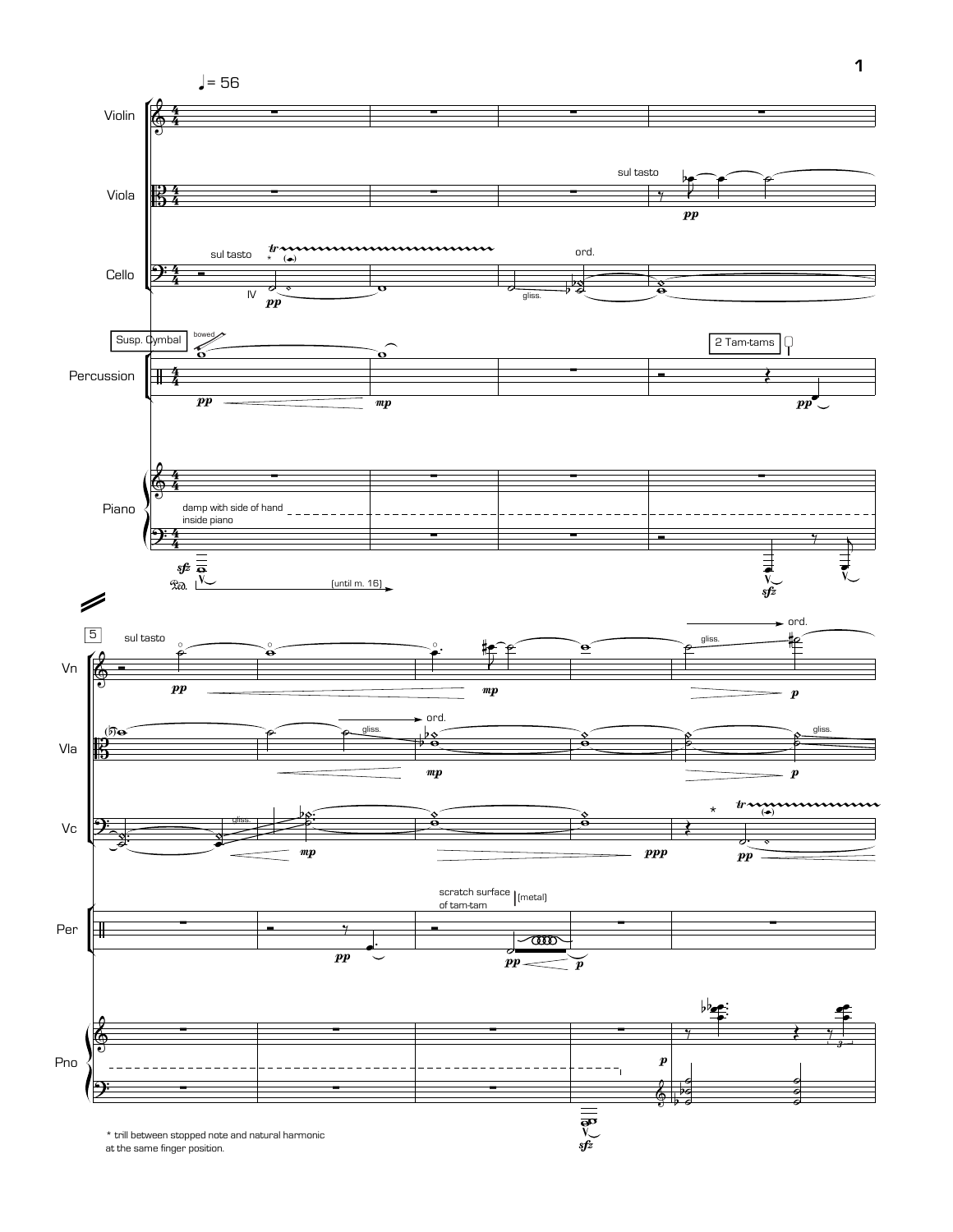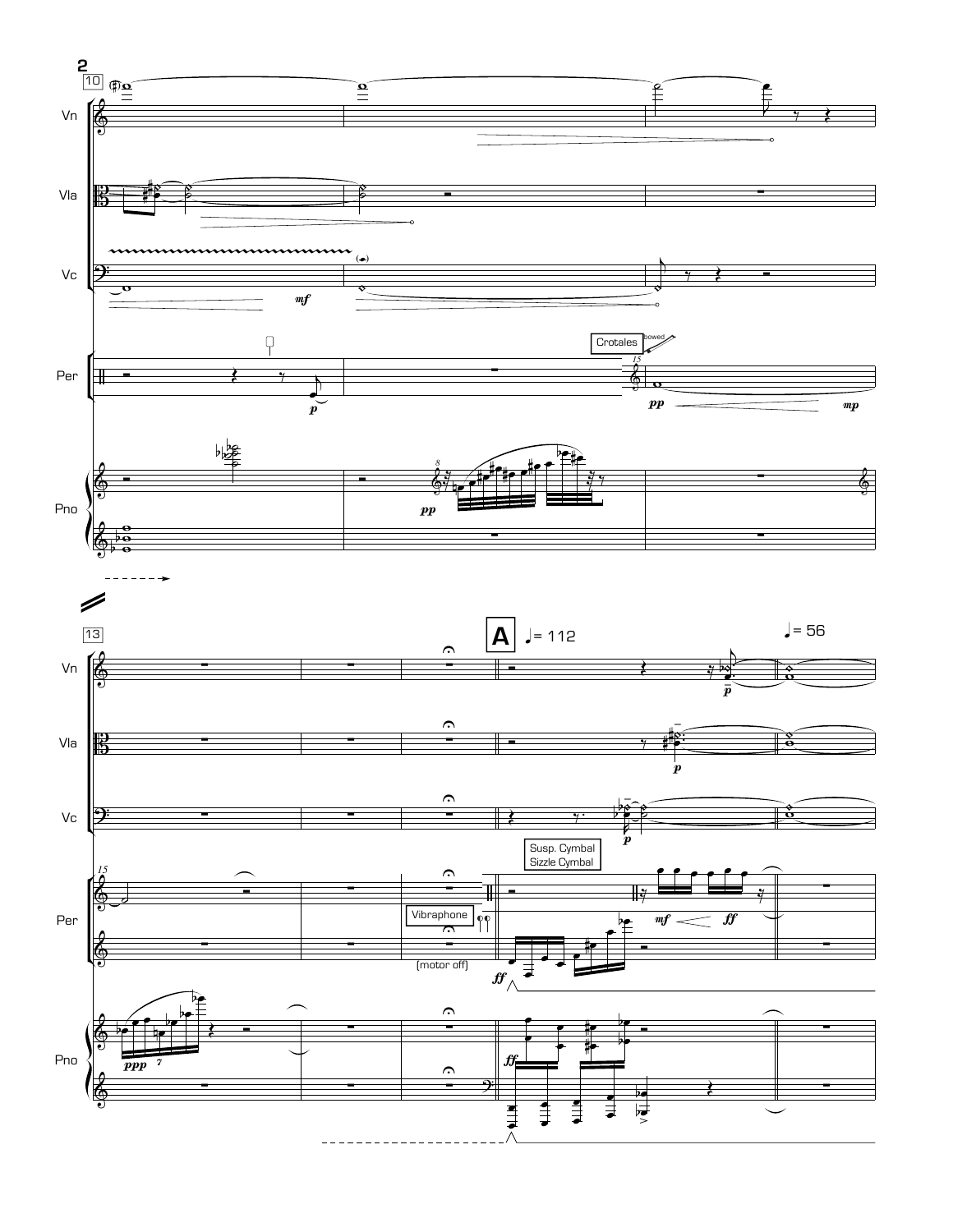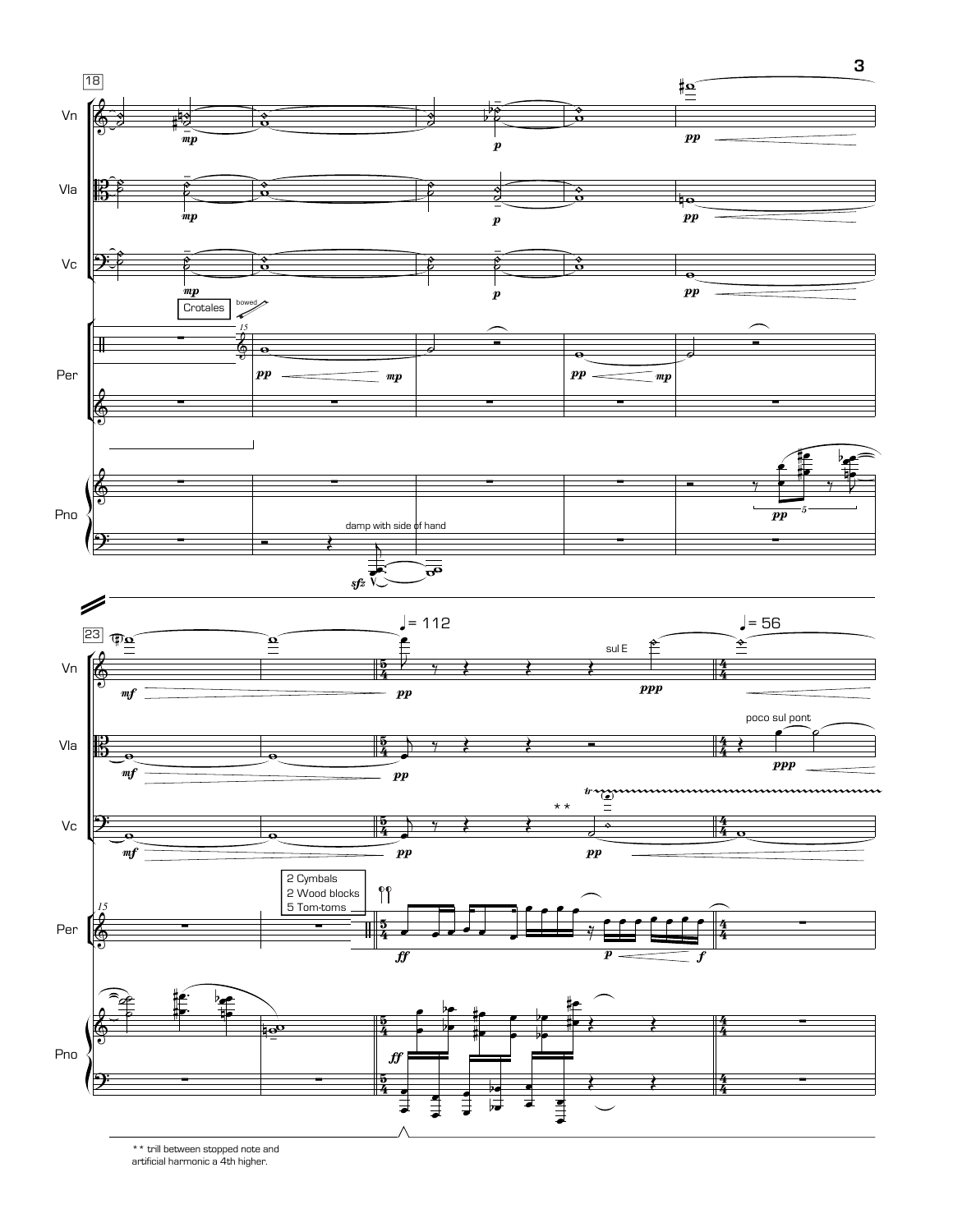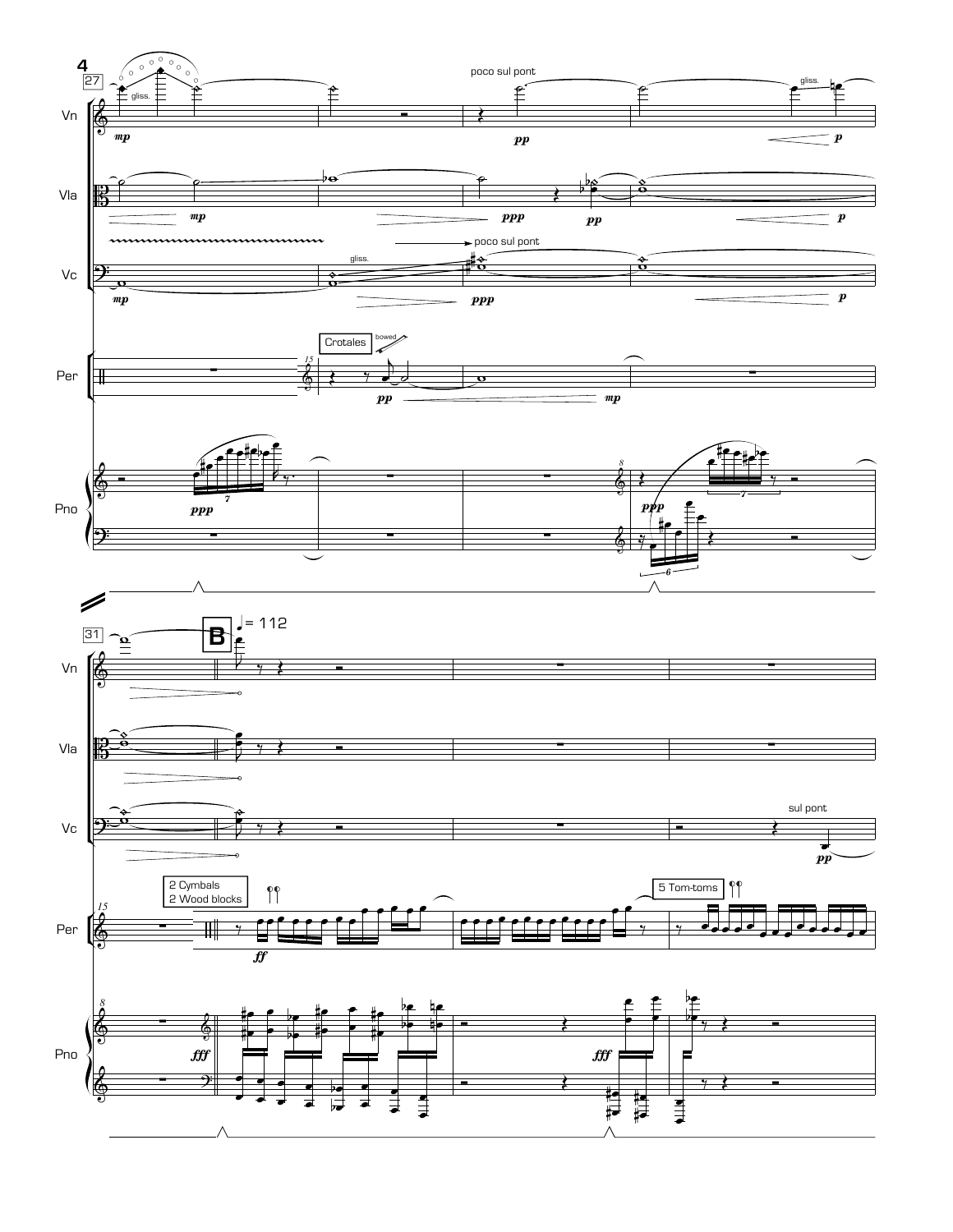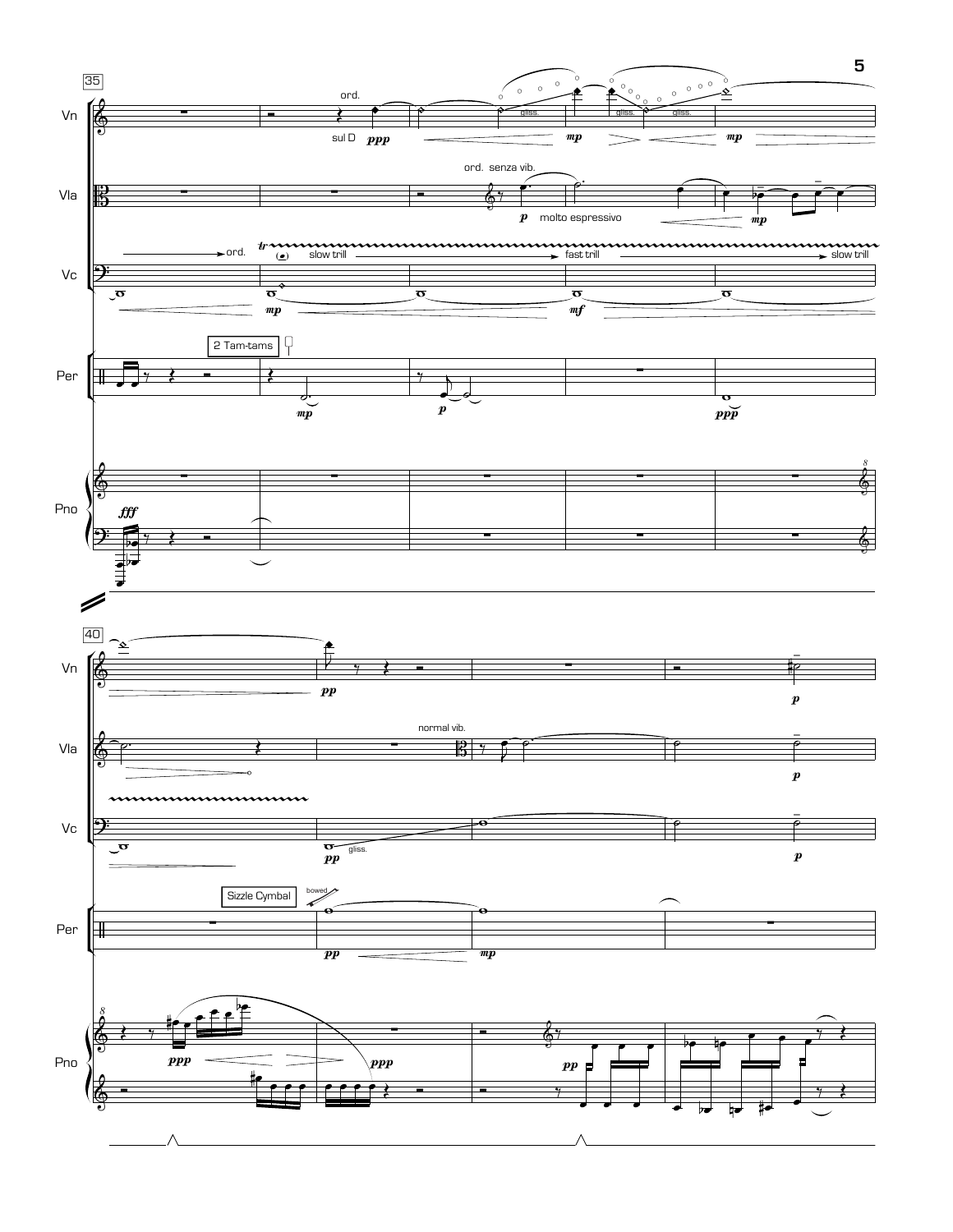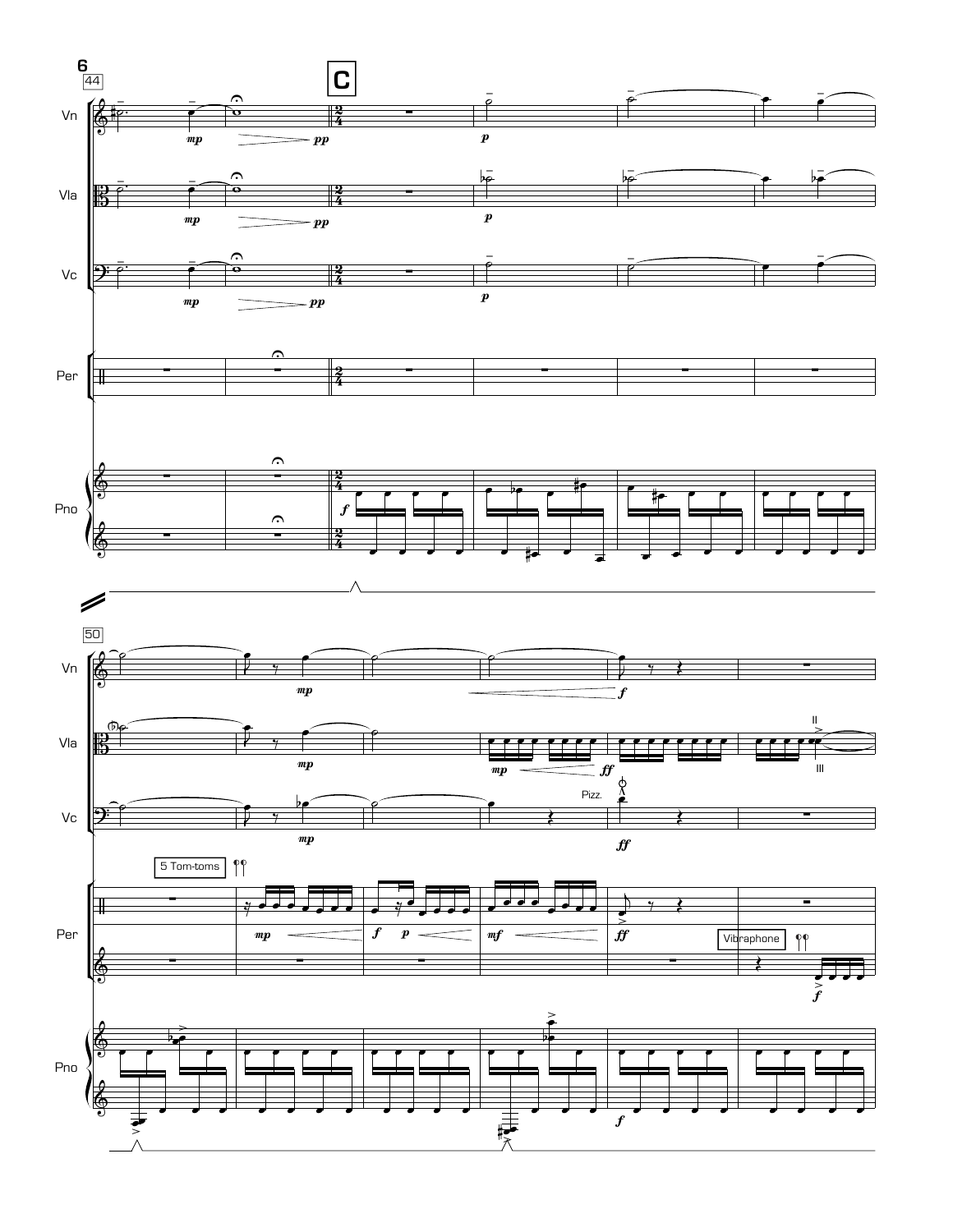

 $\overline{z}$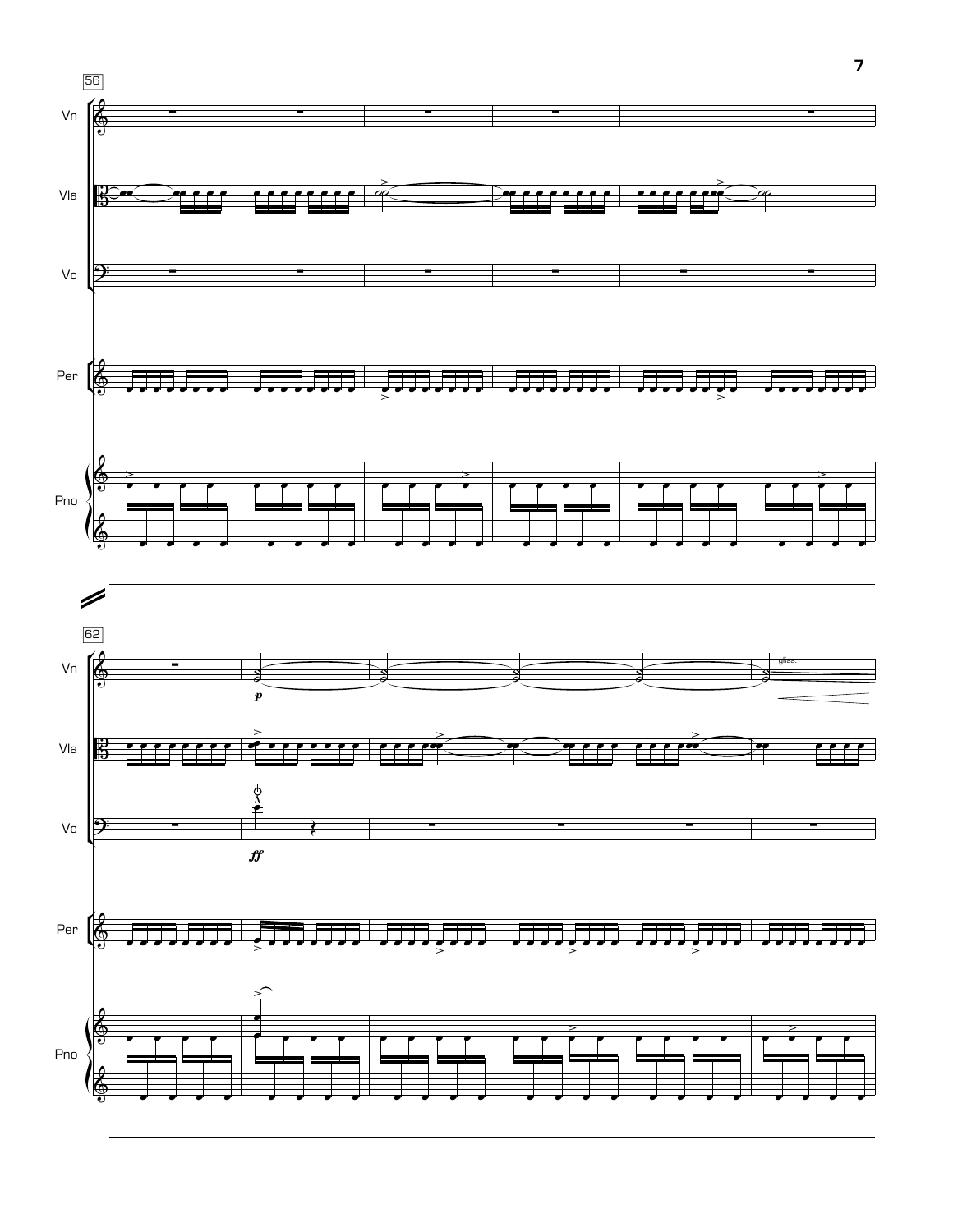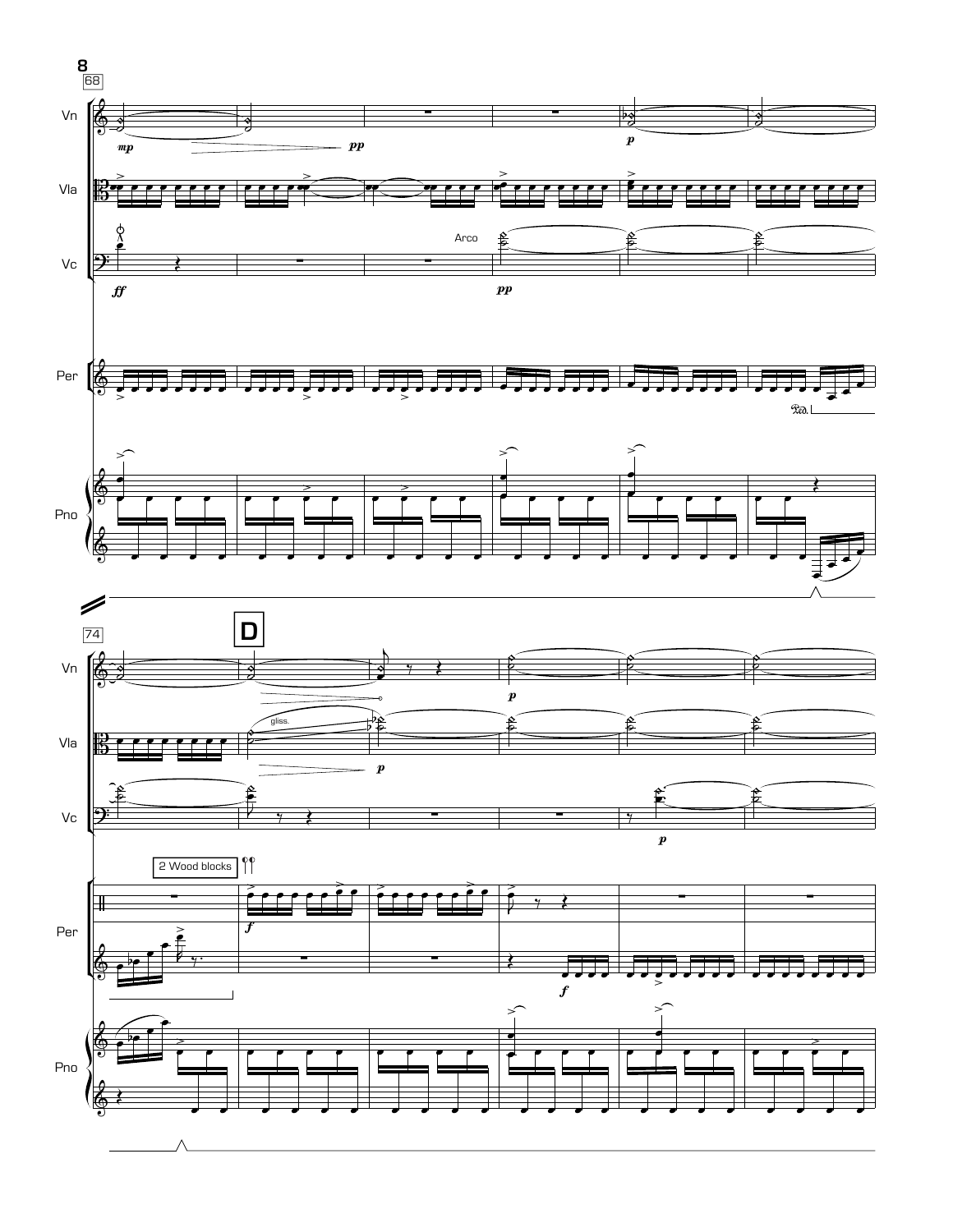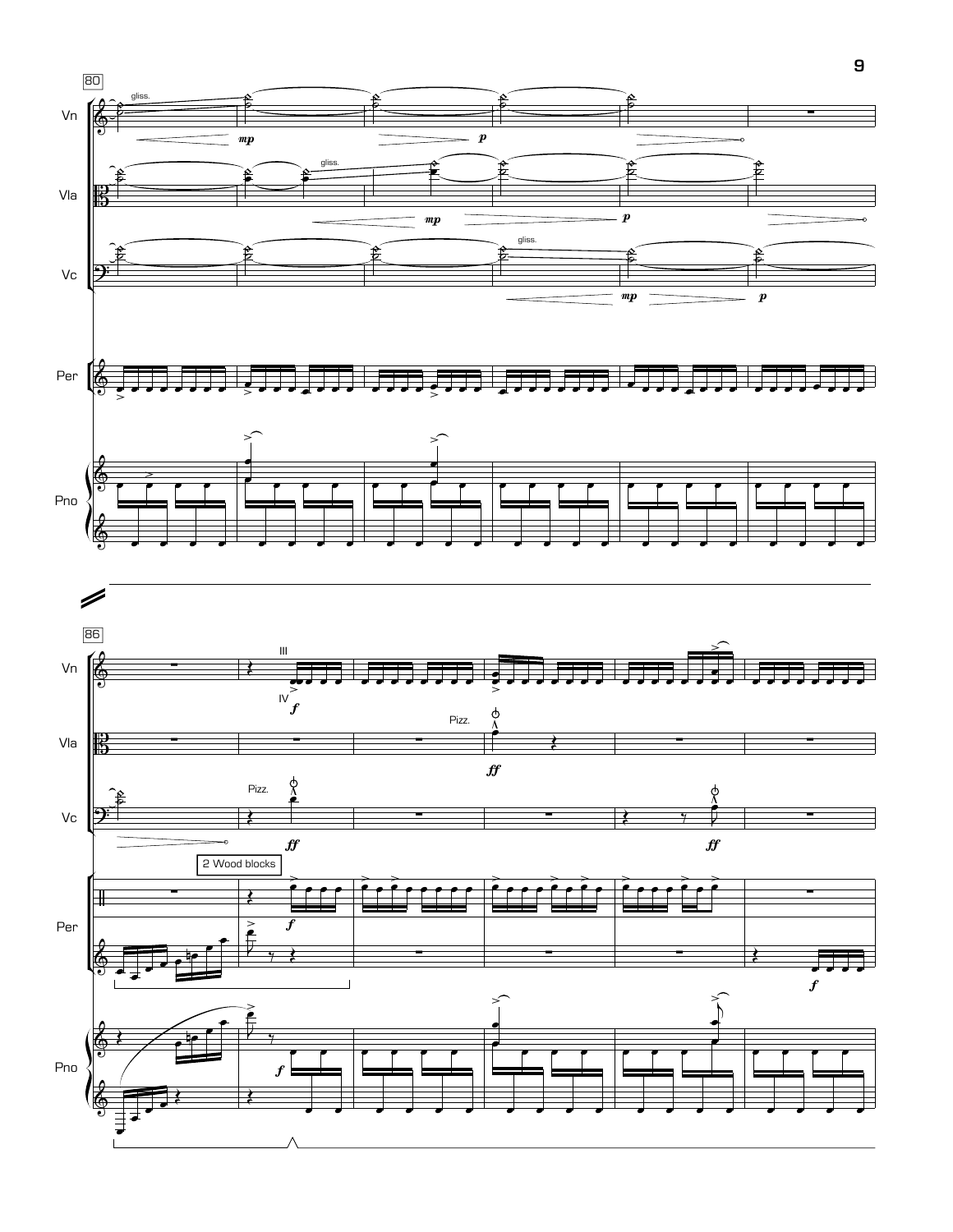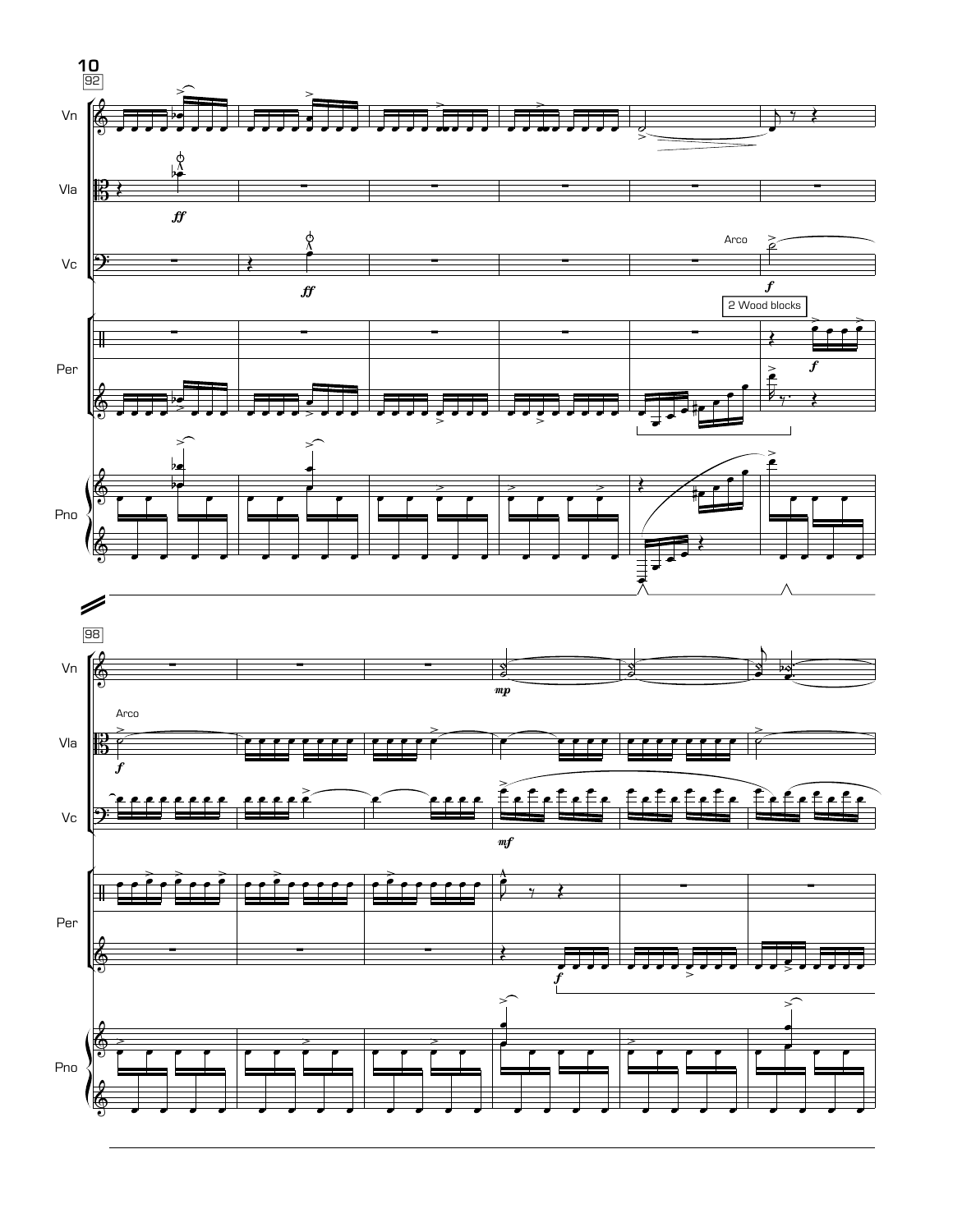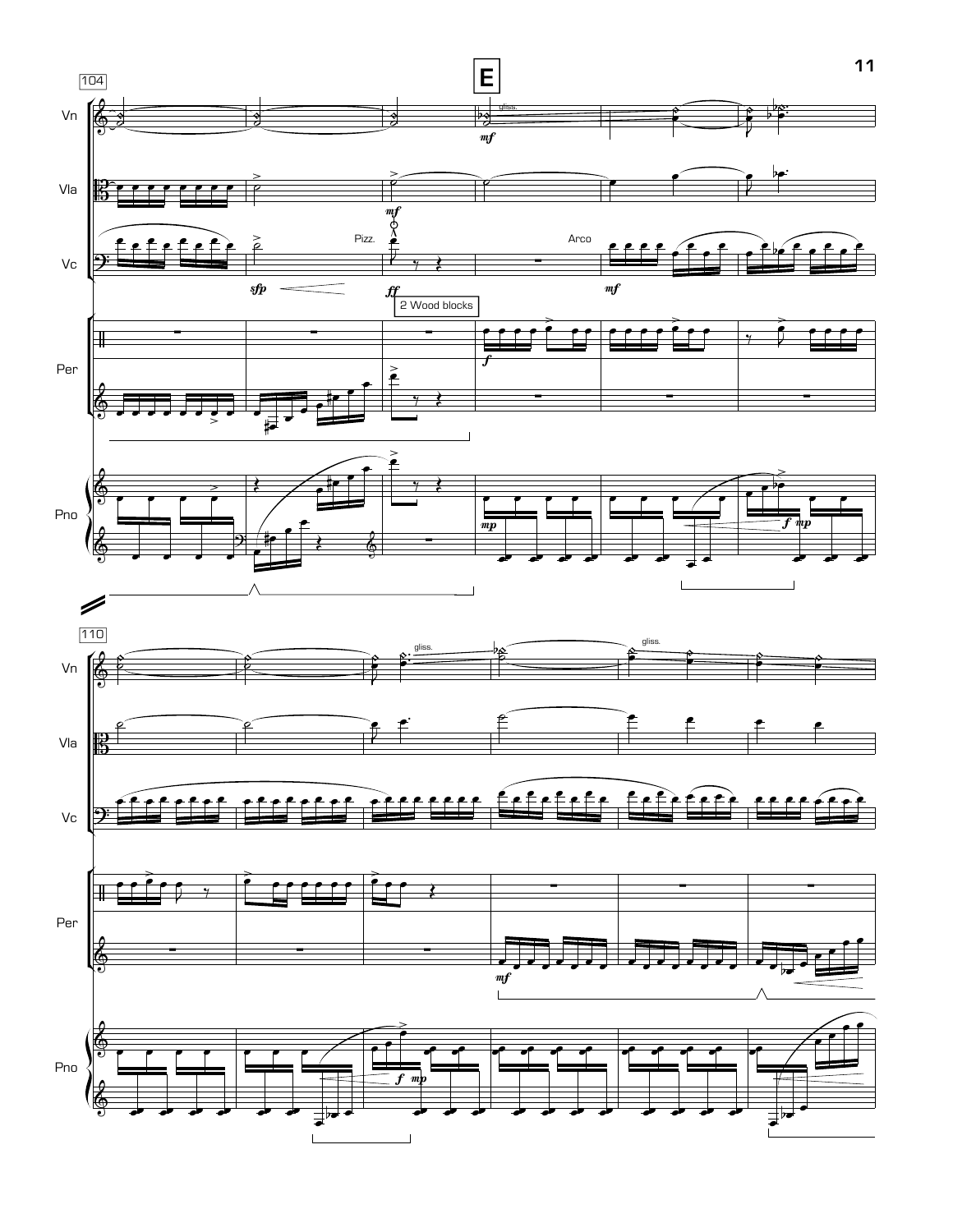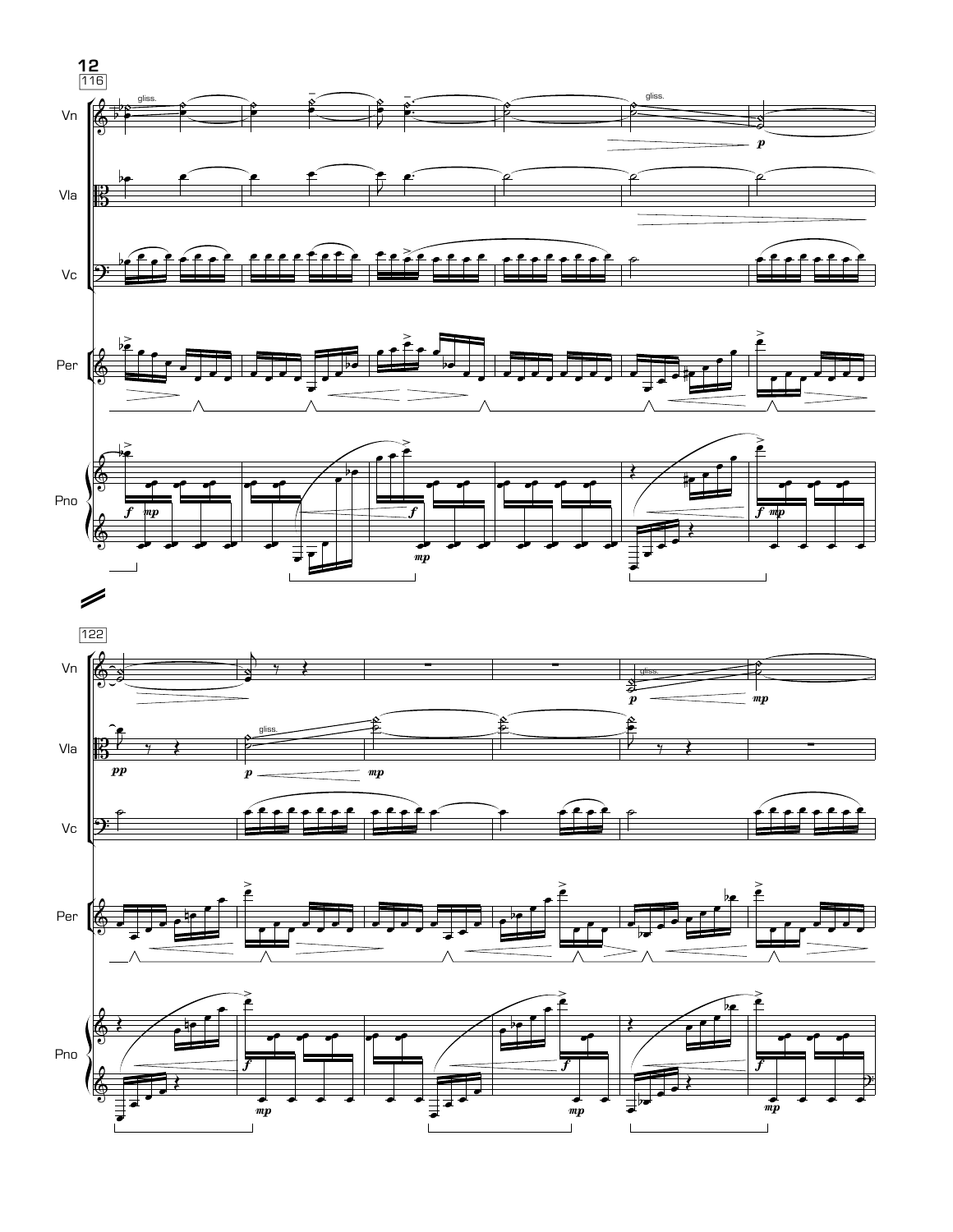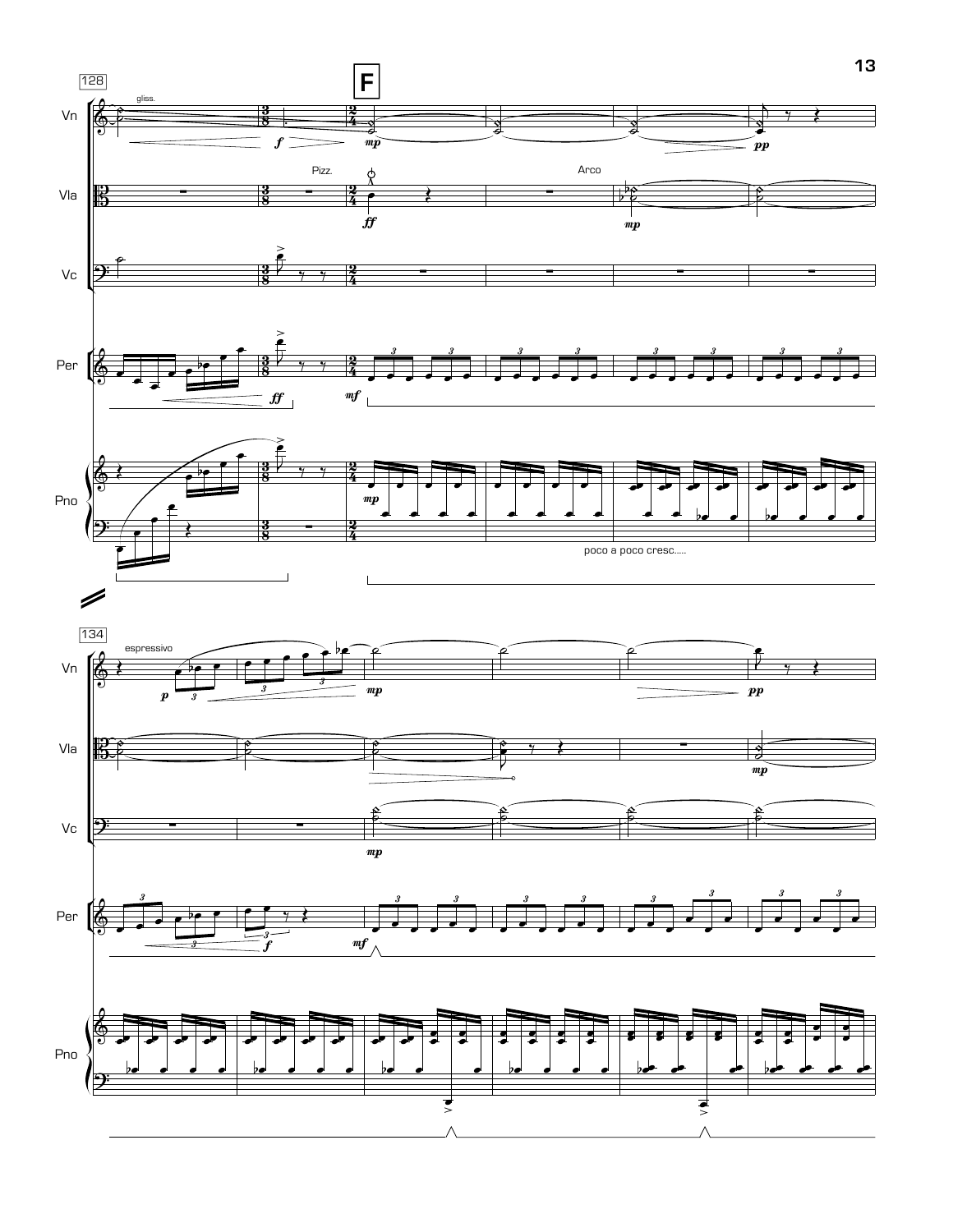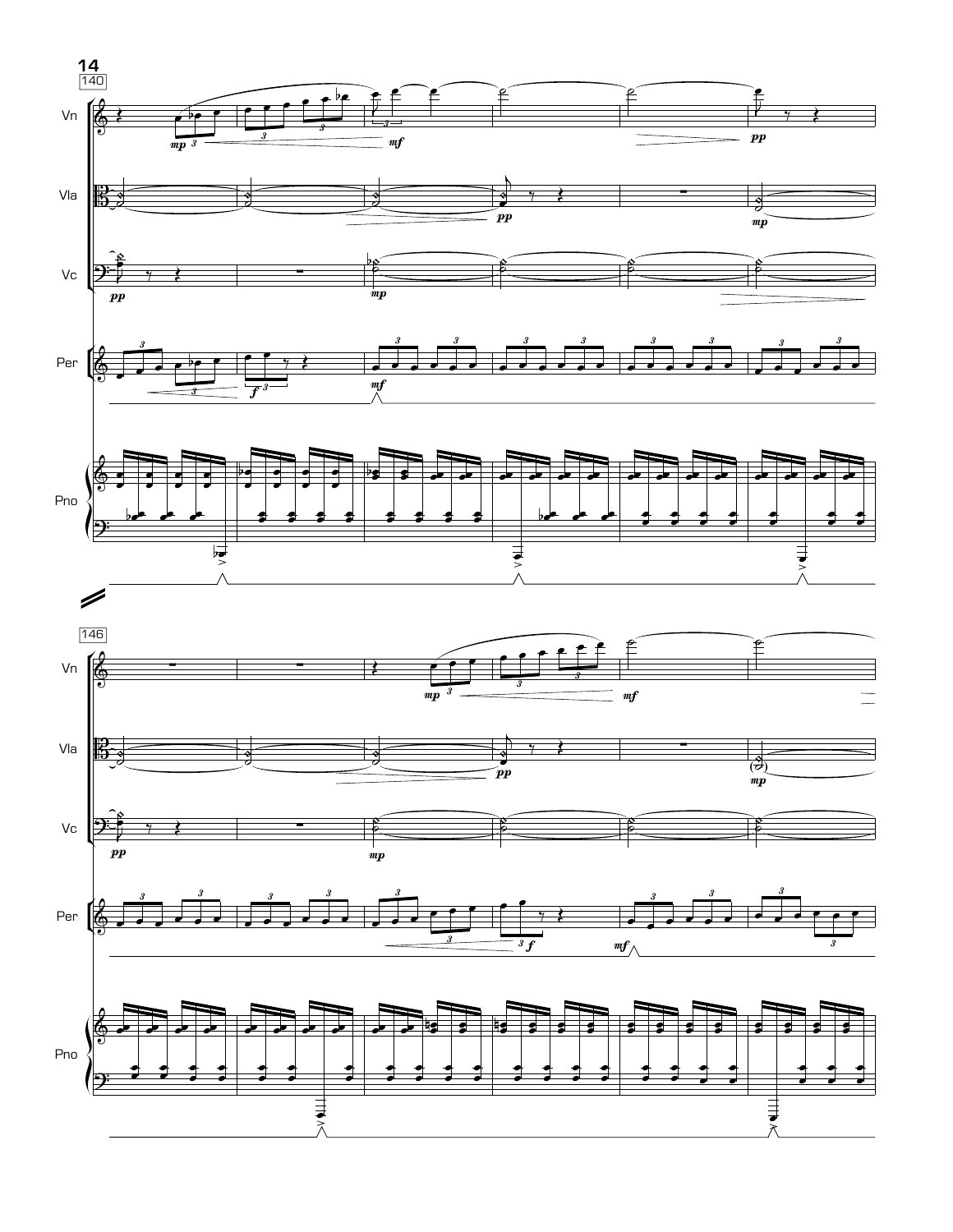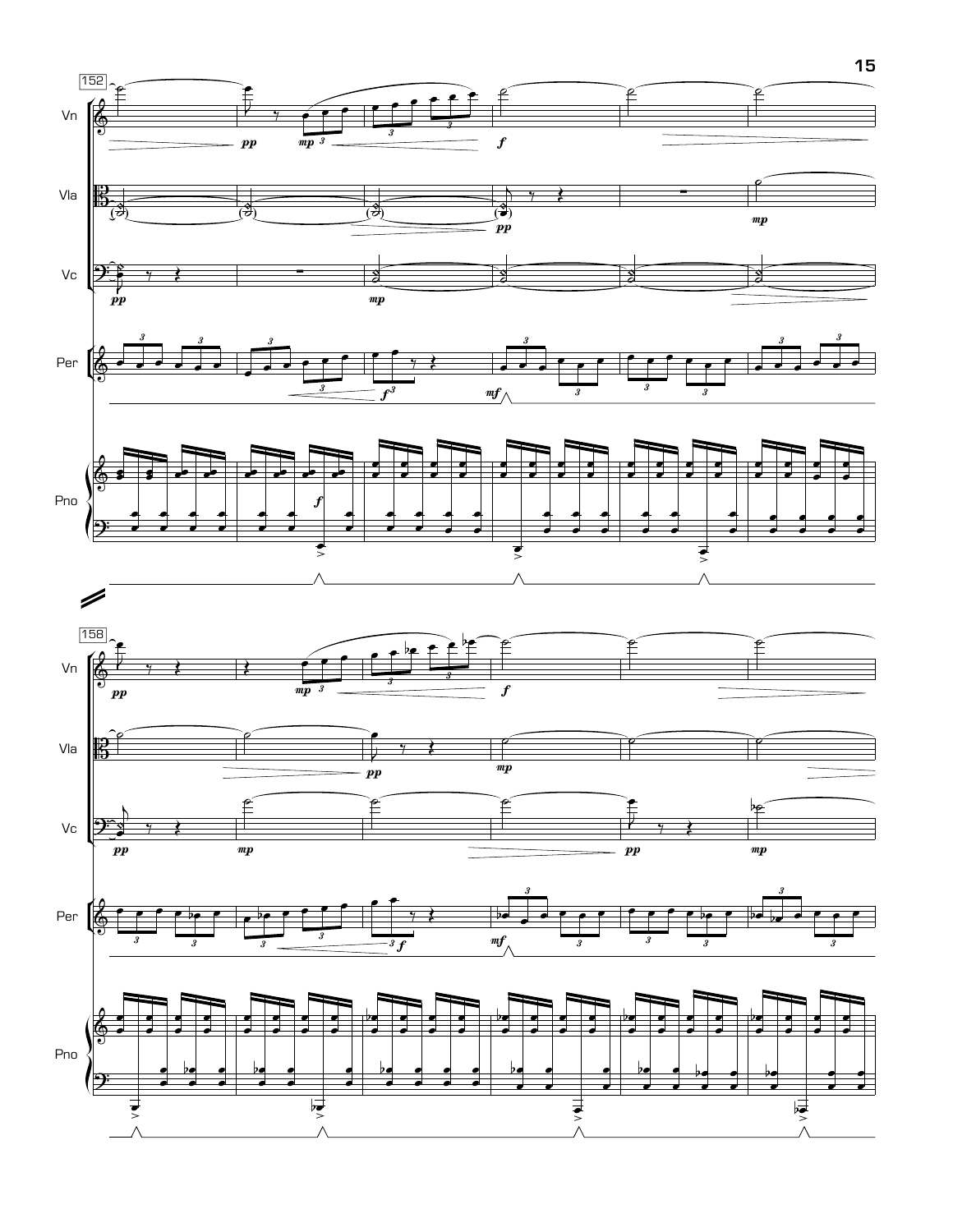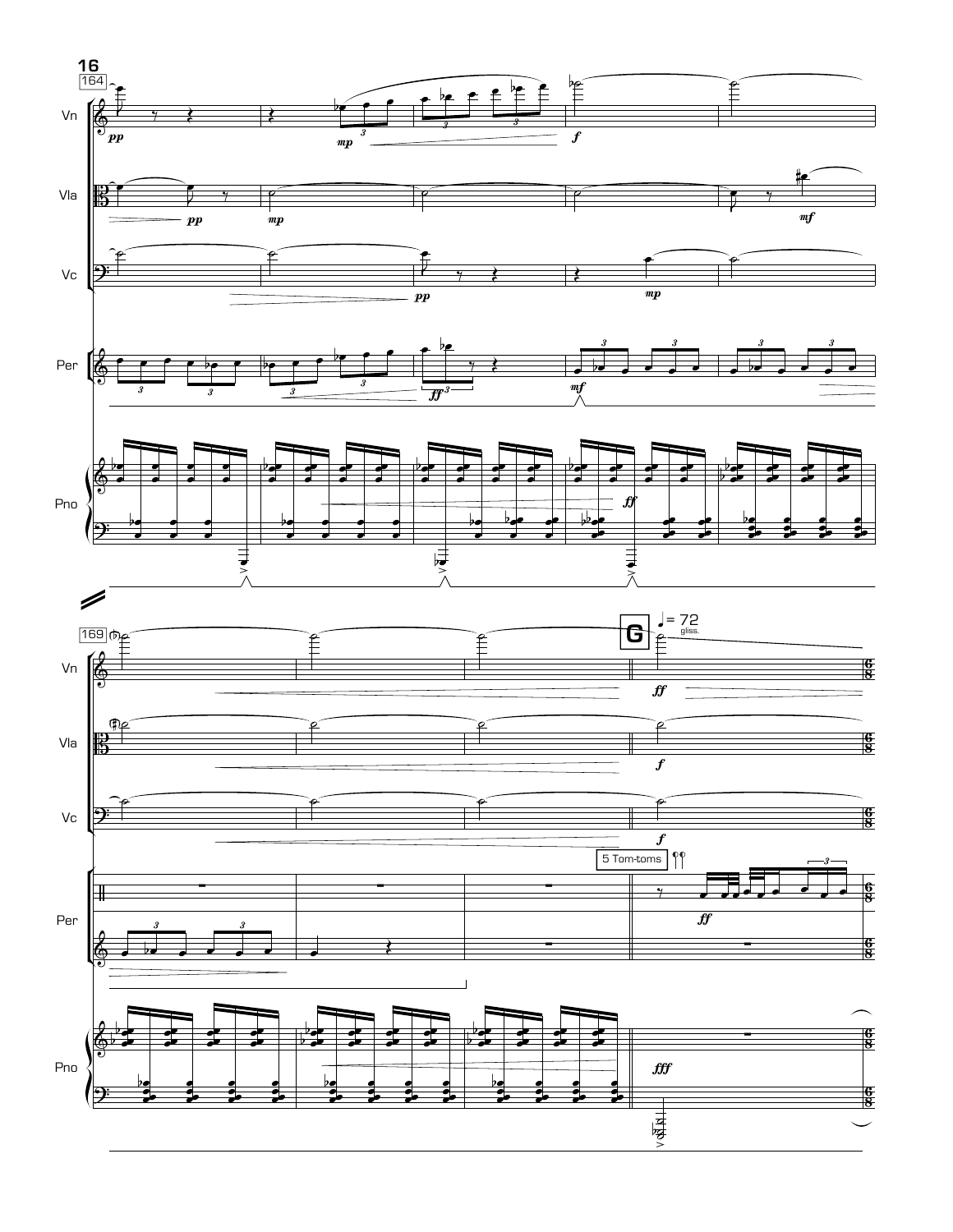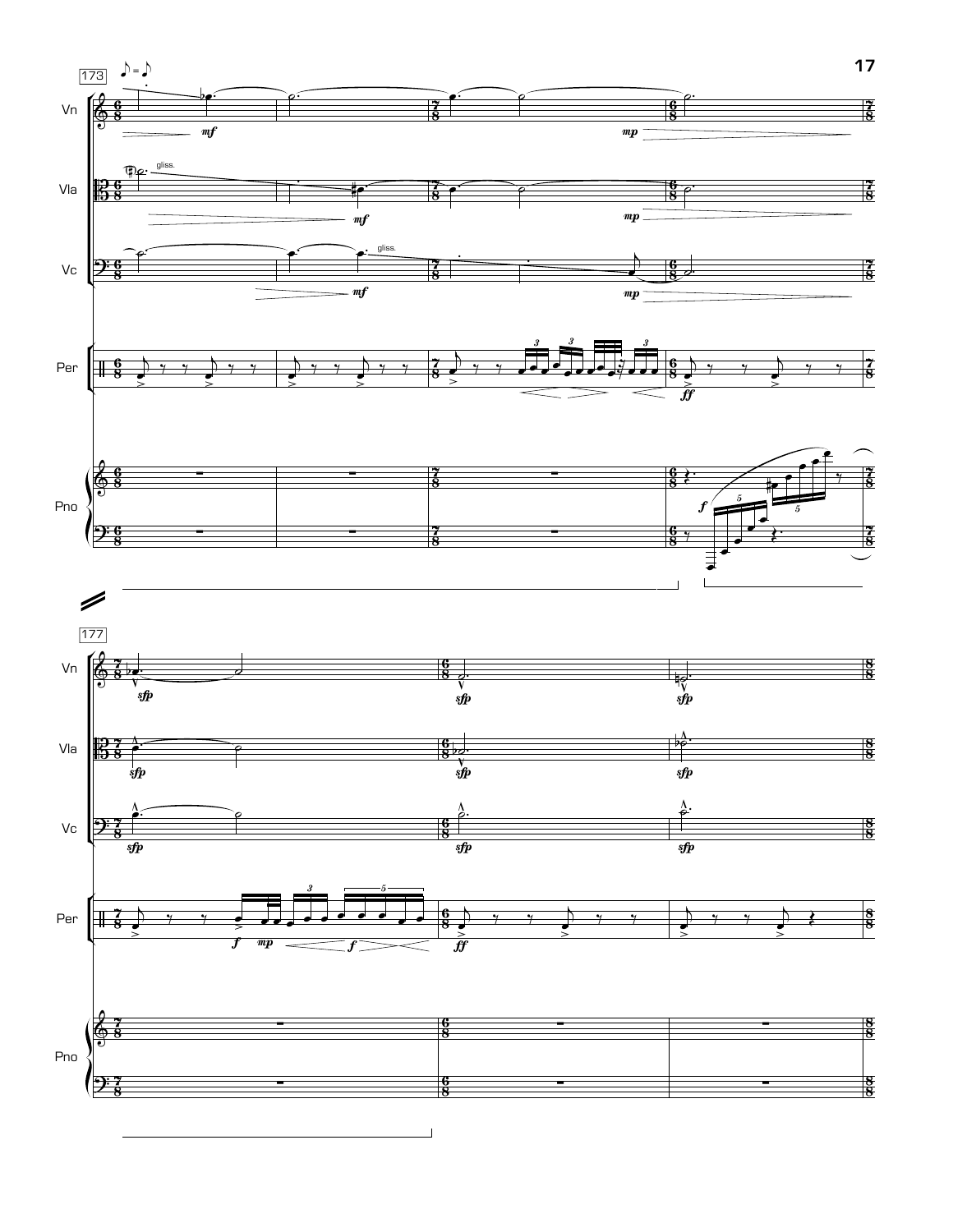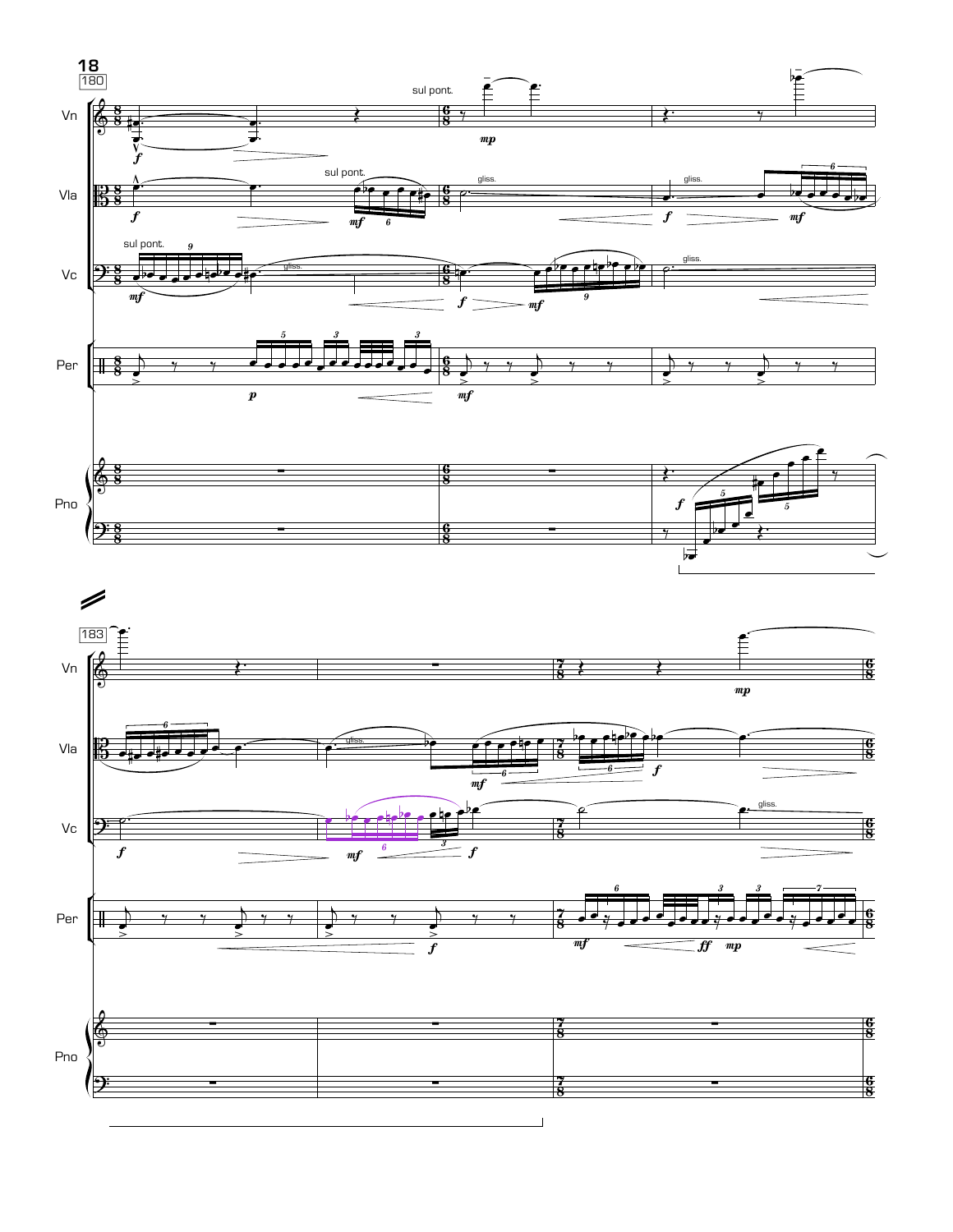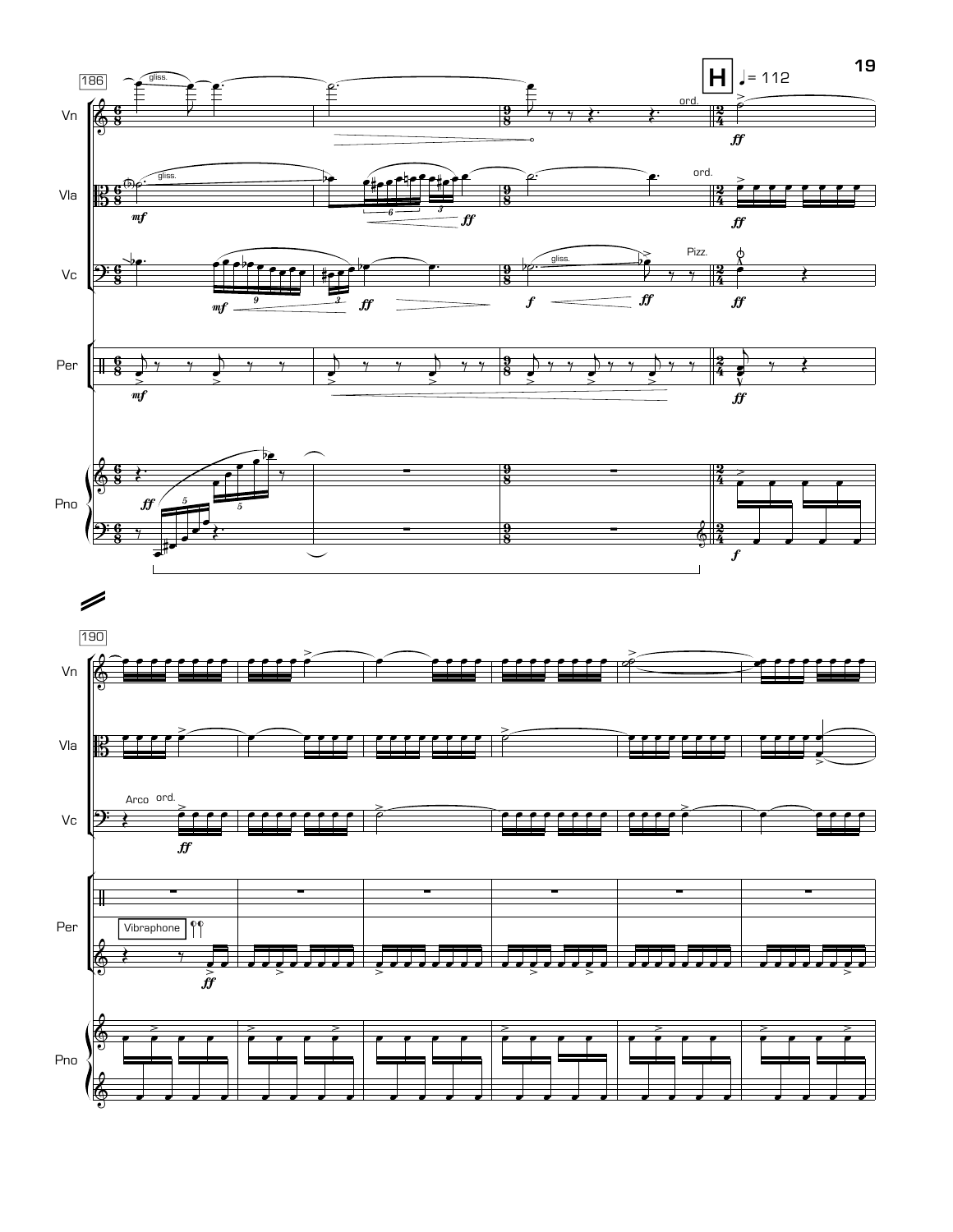

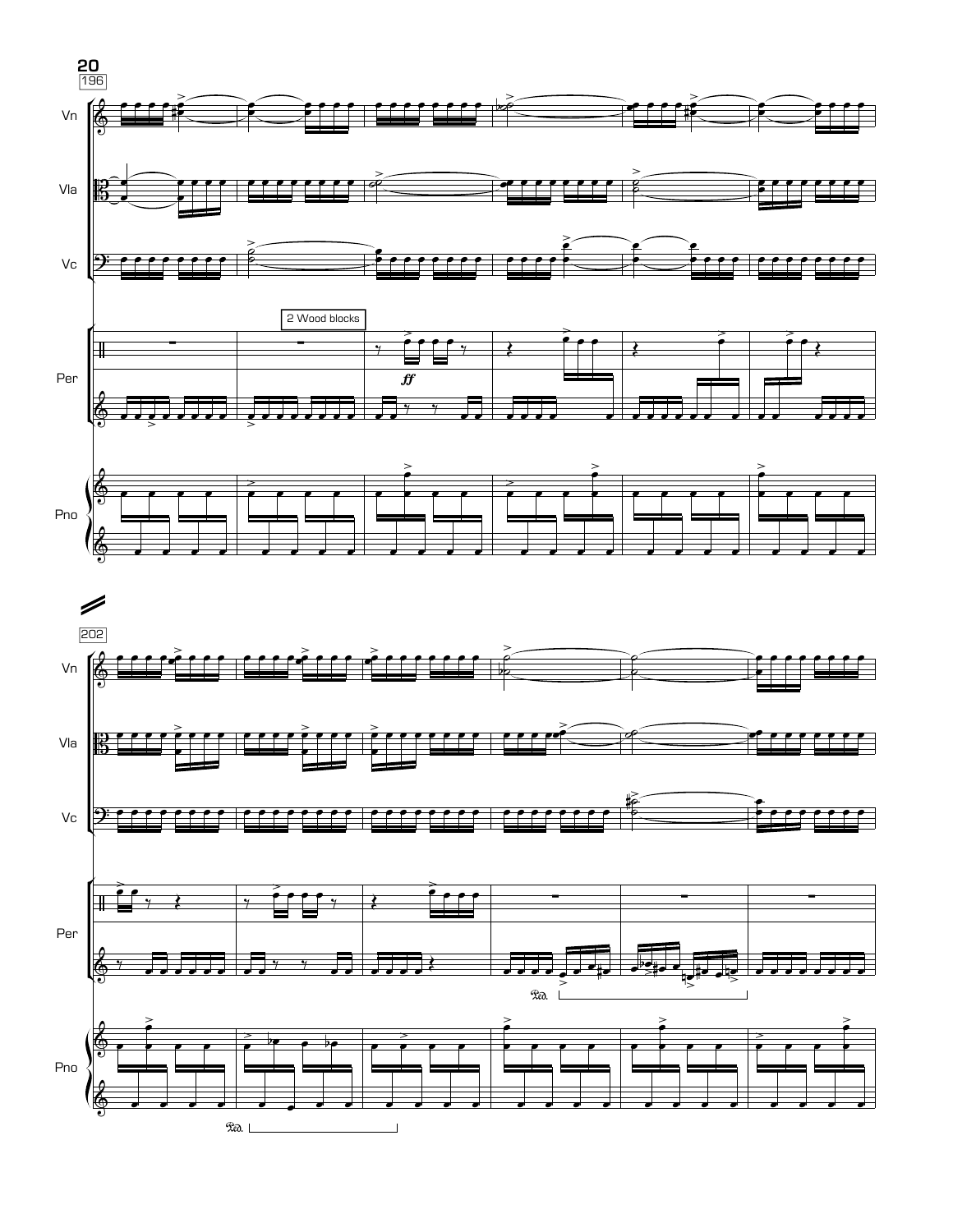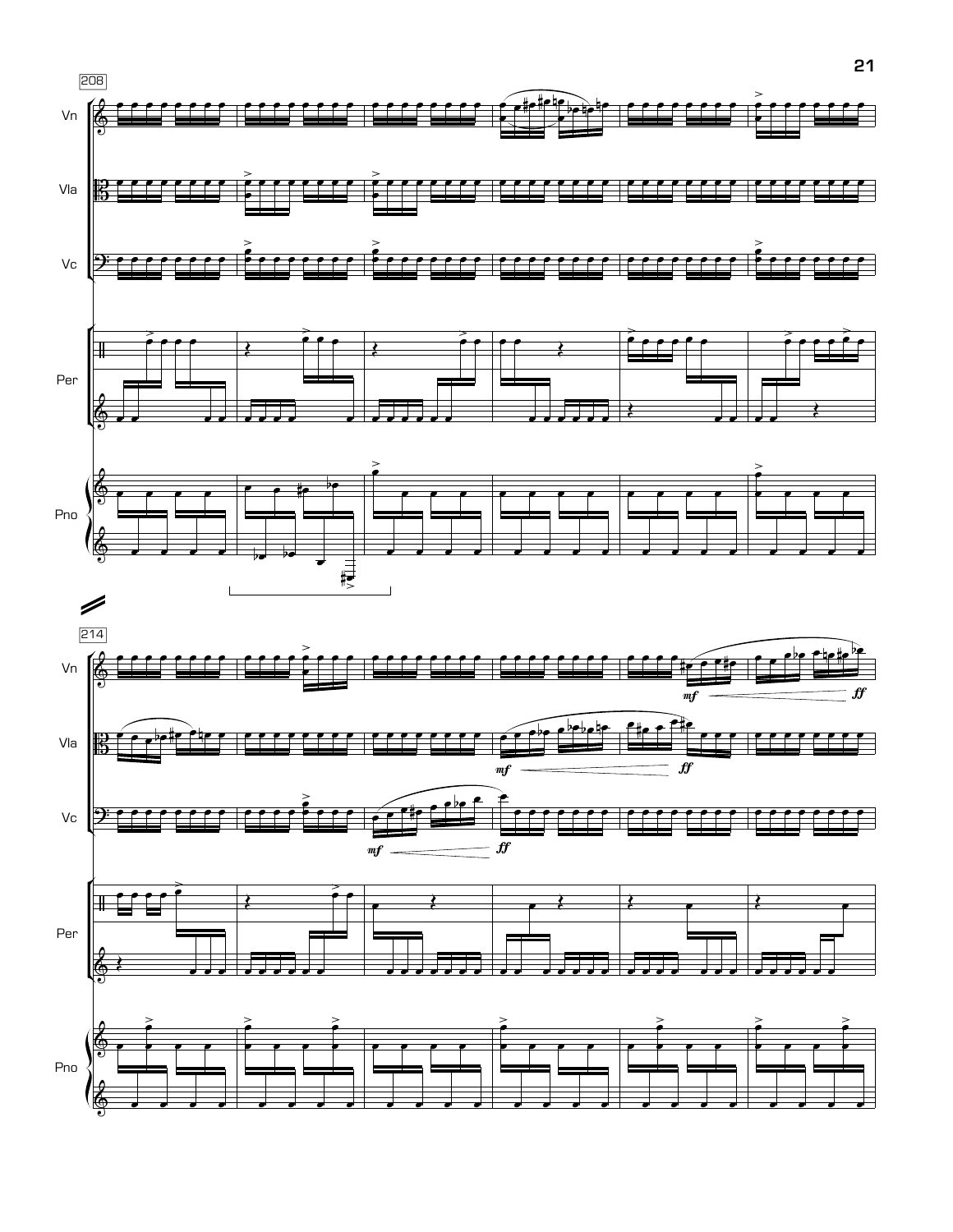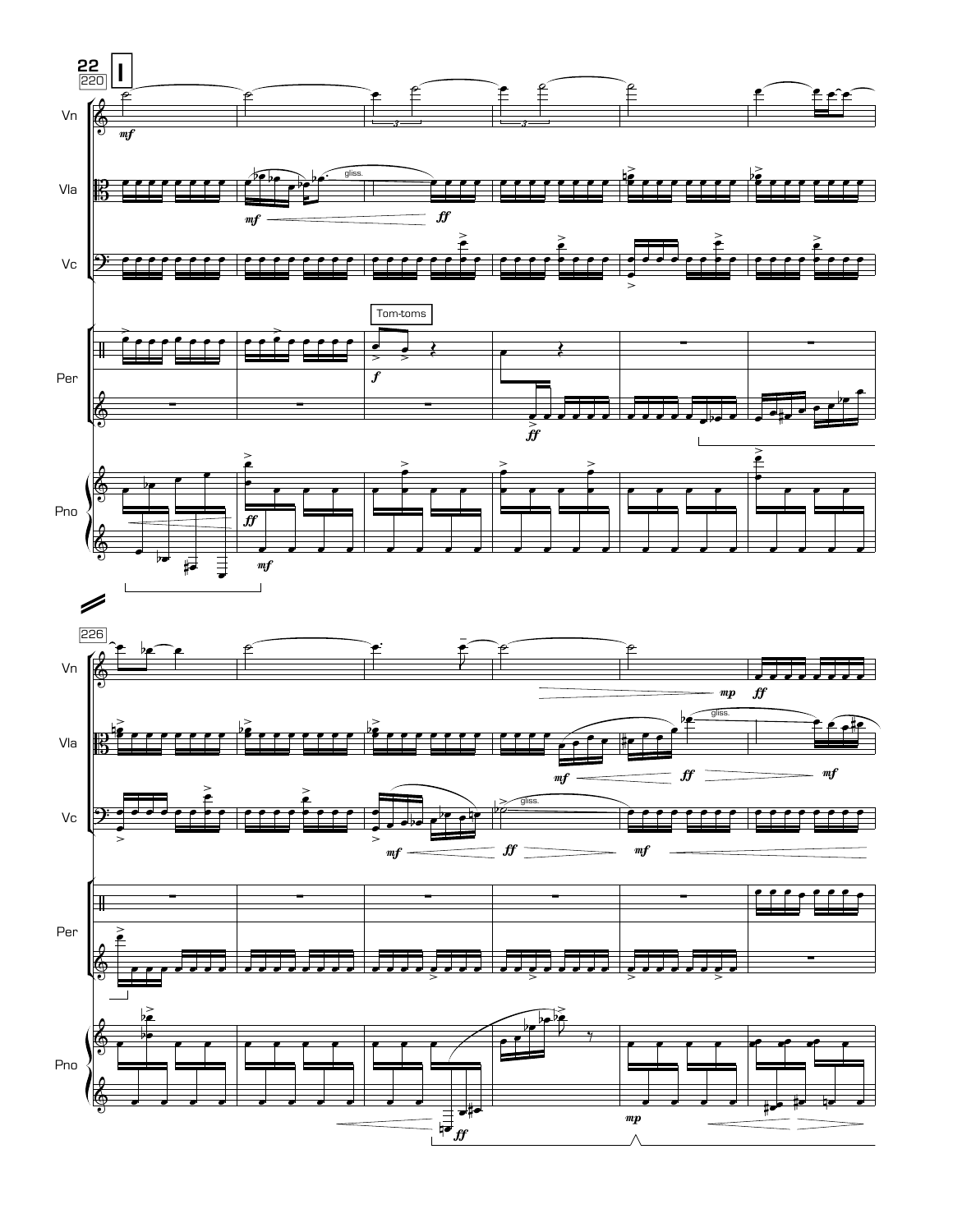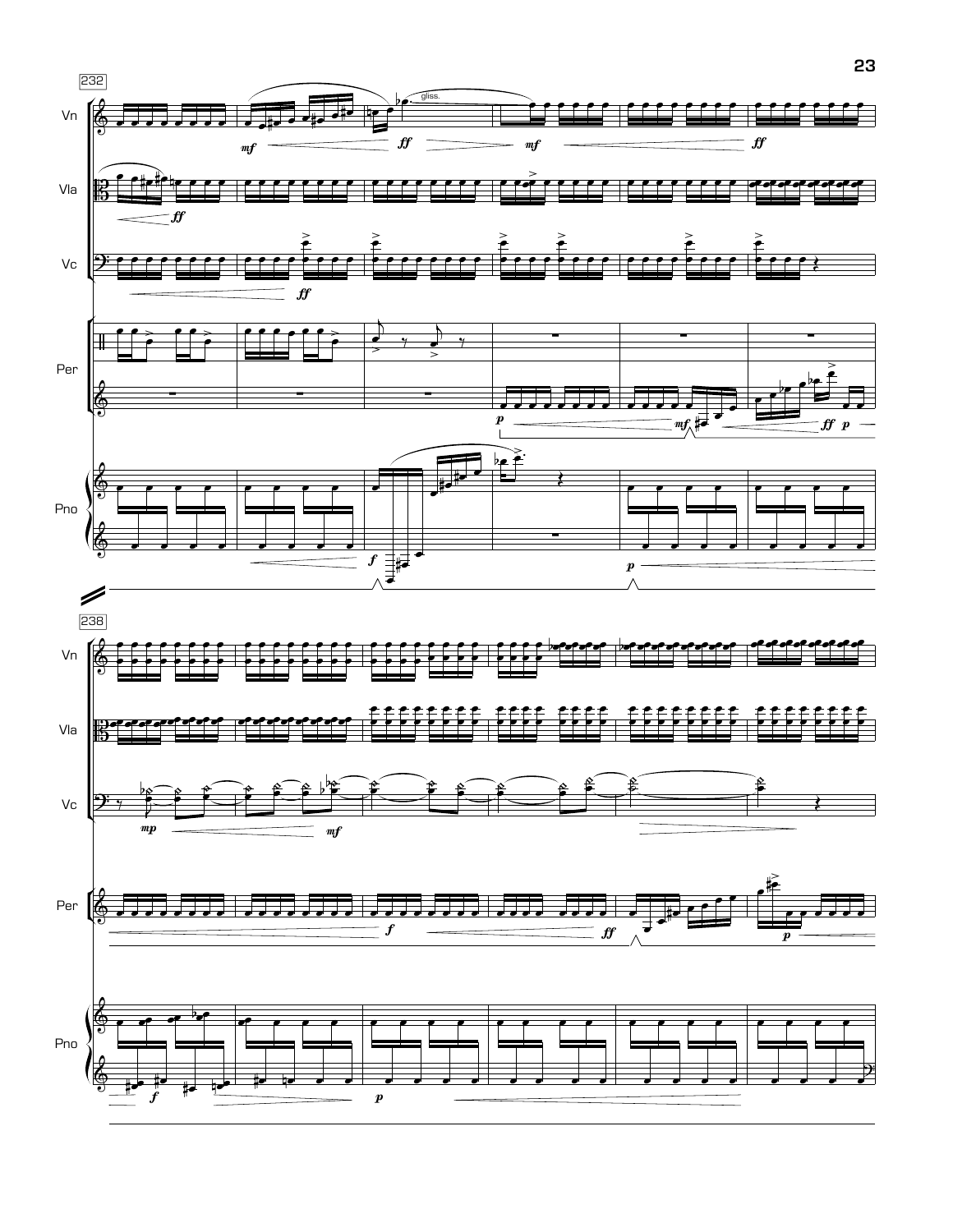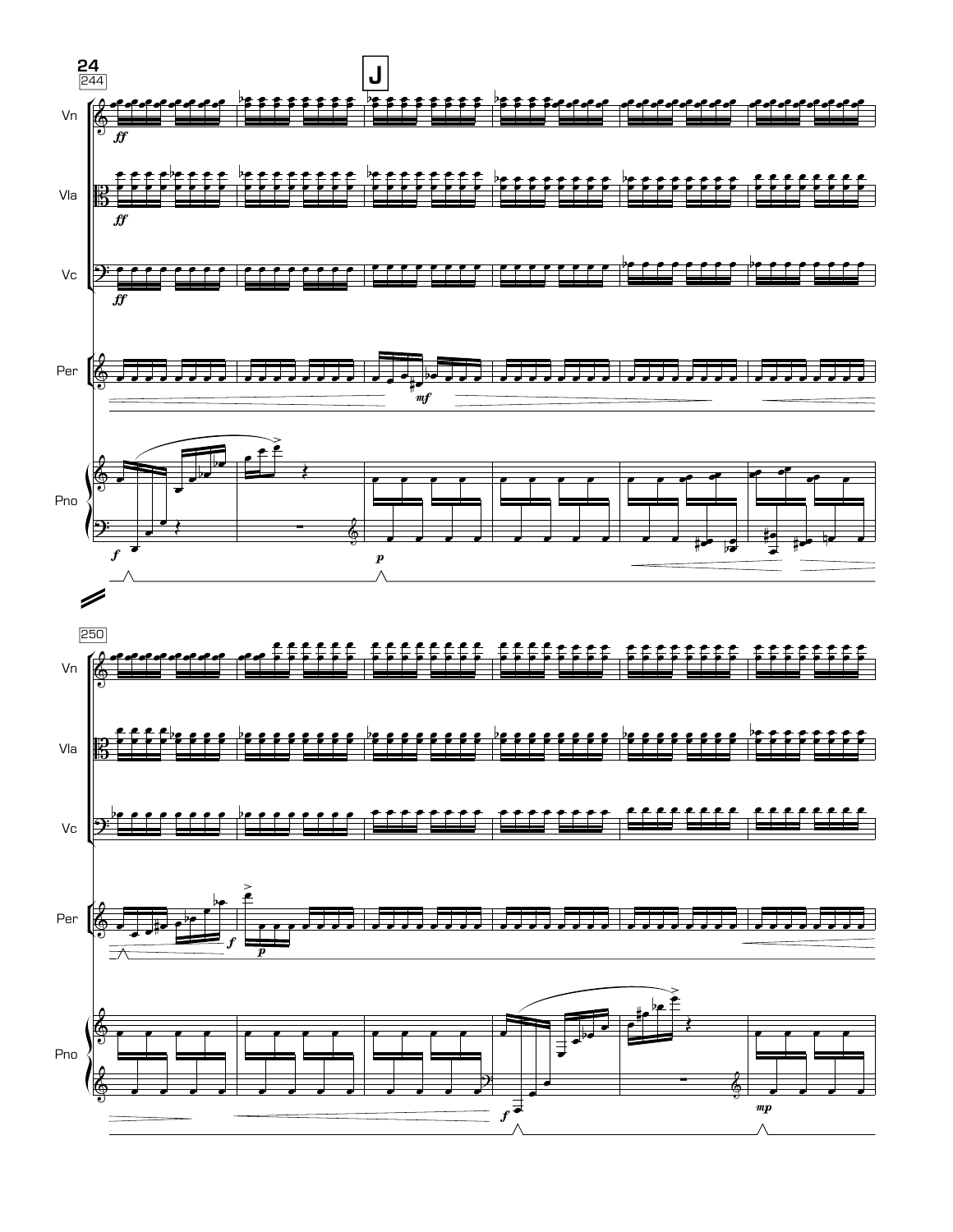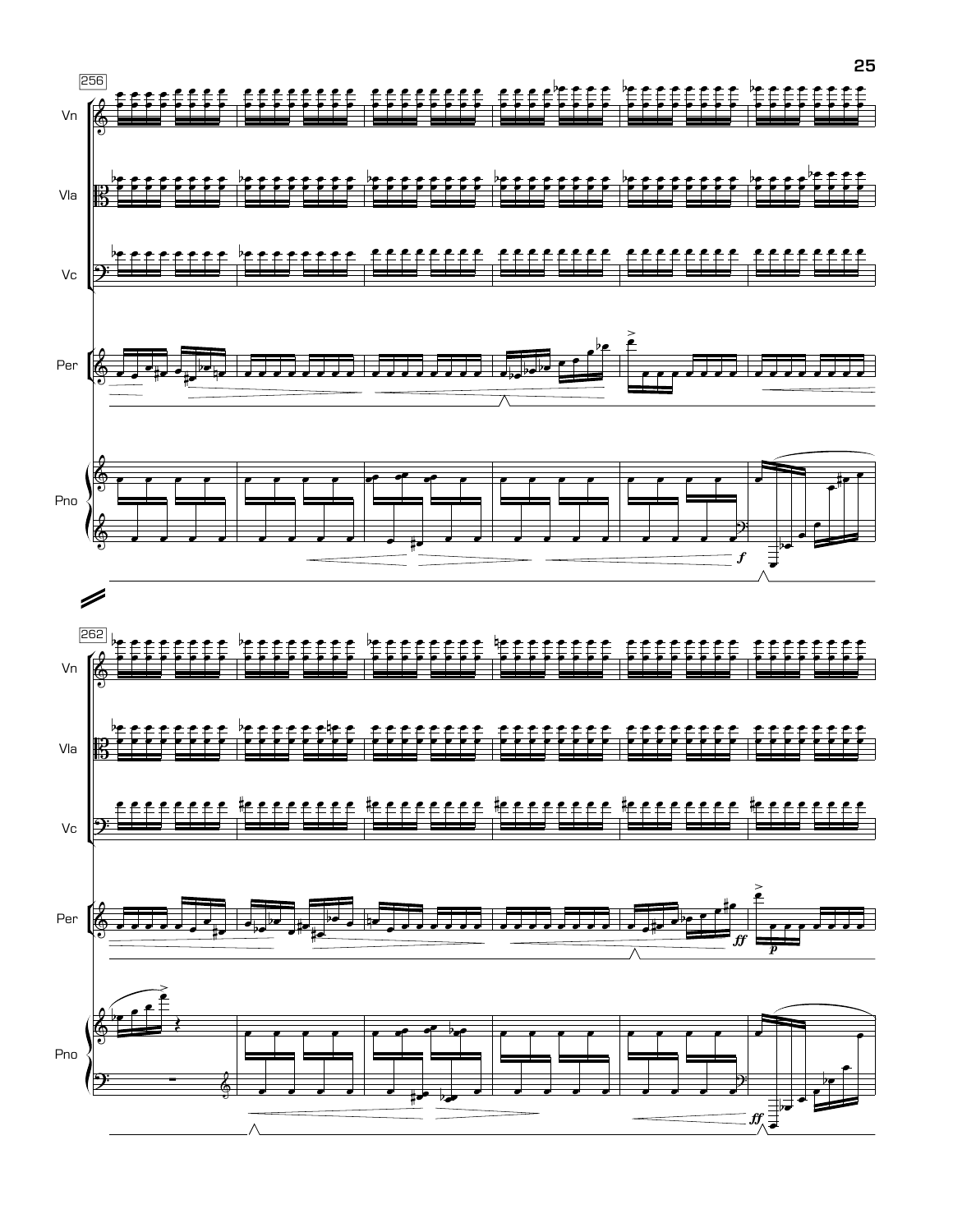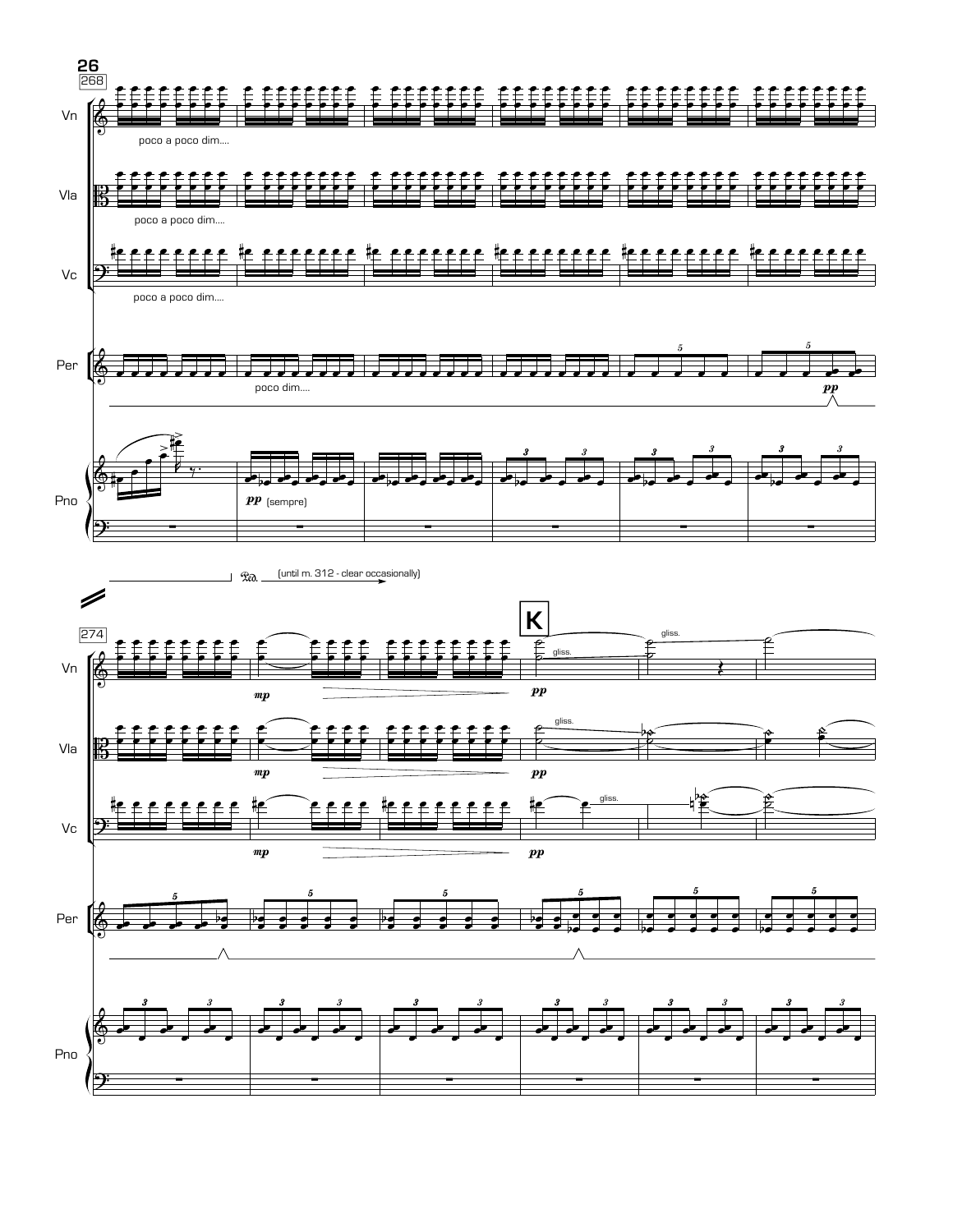

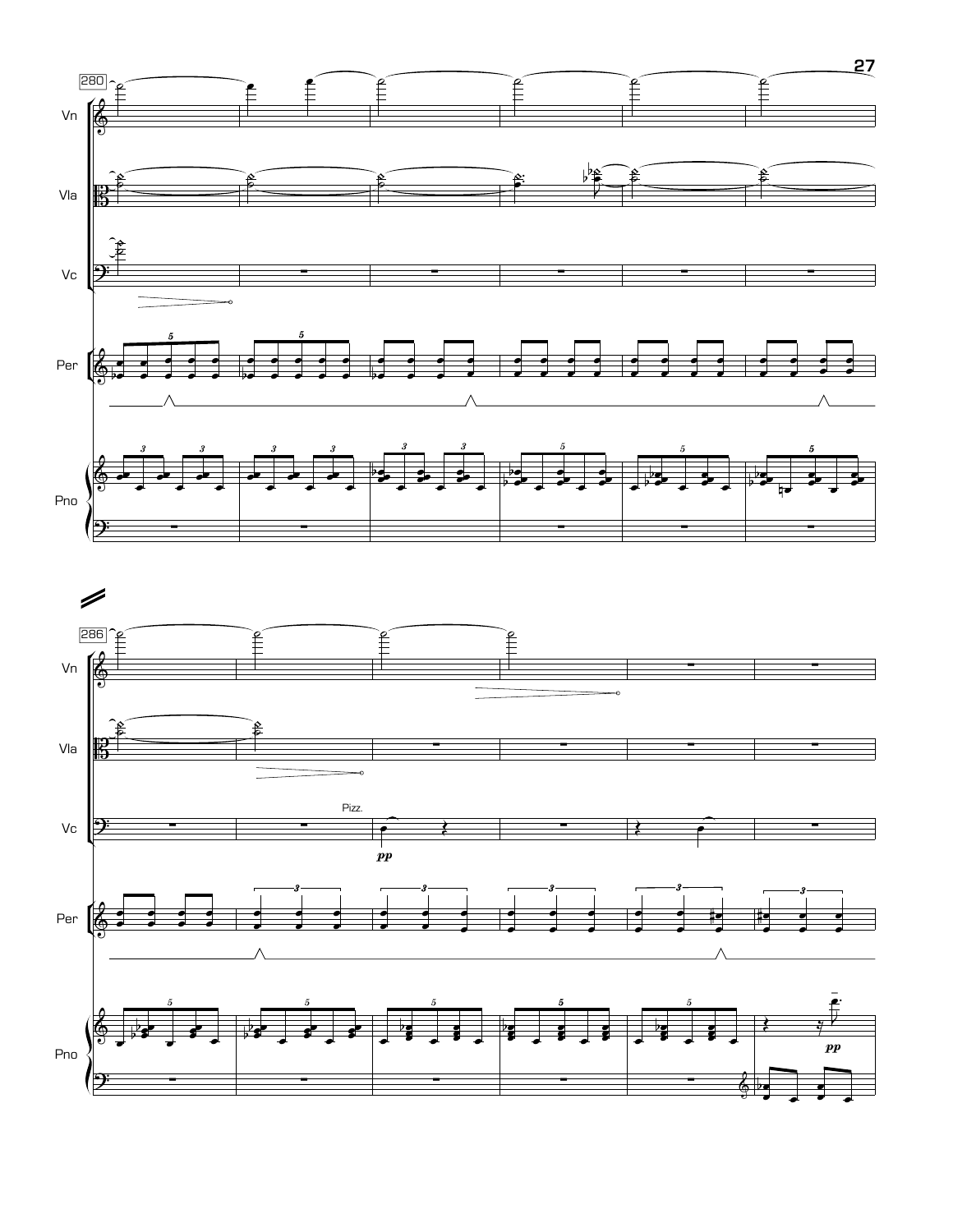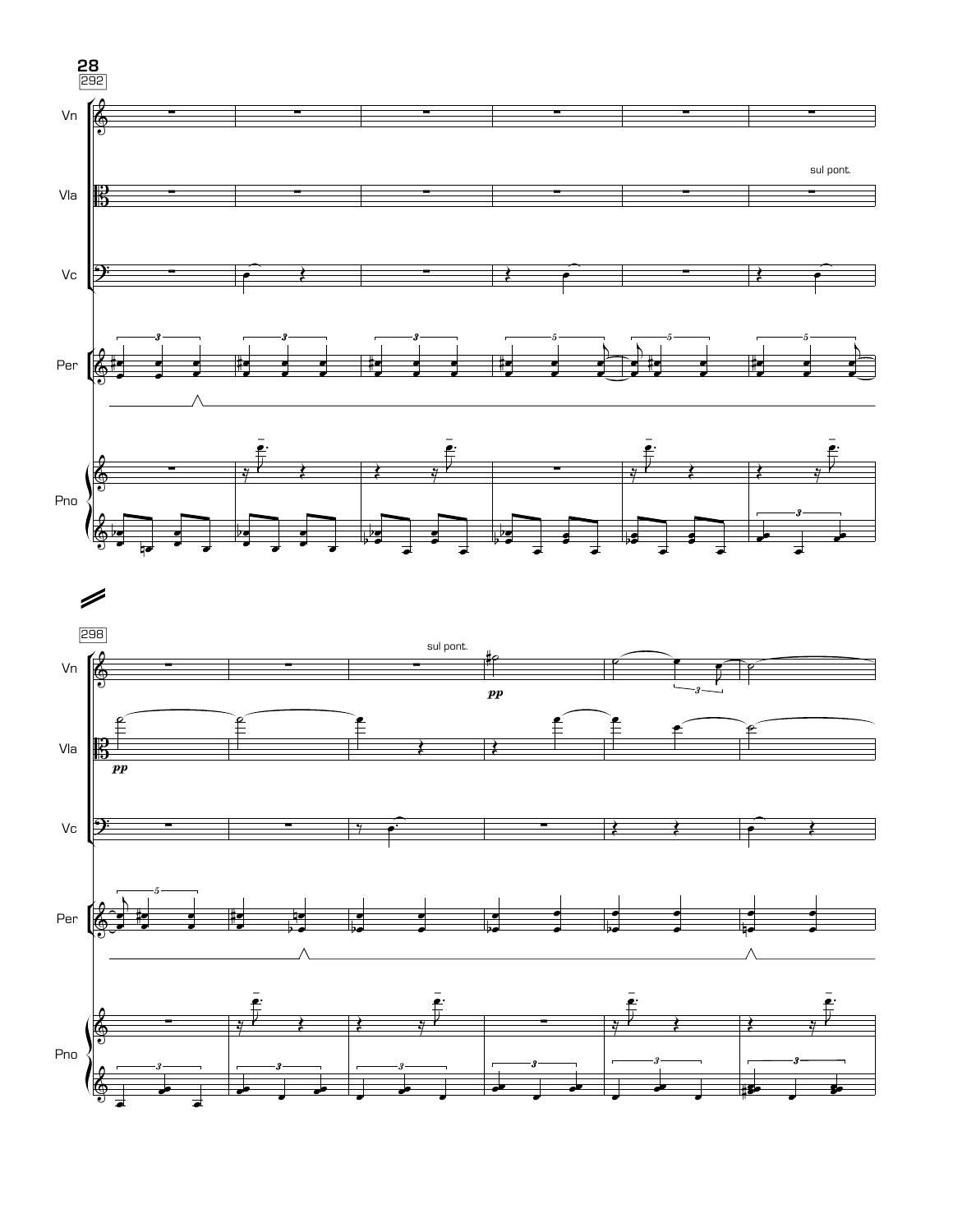



- 1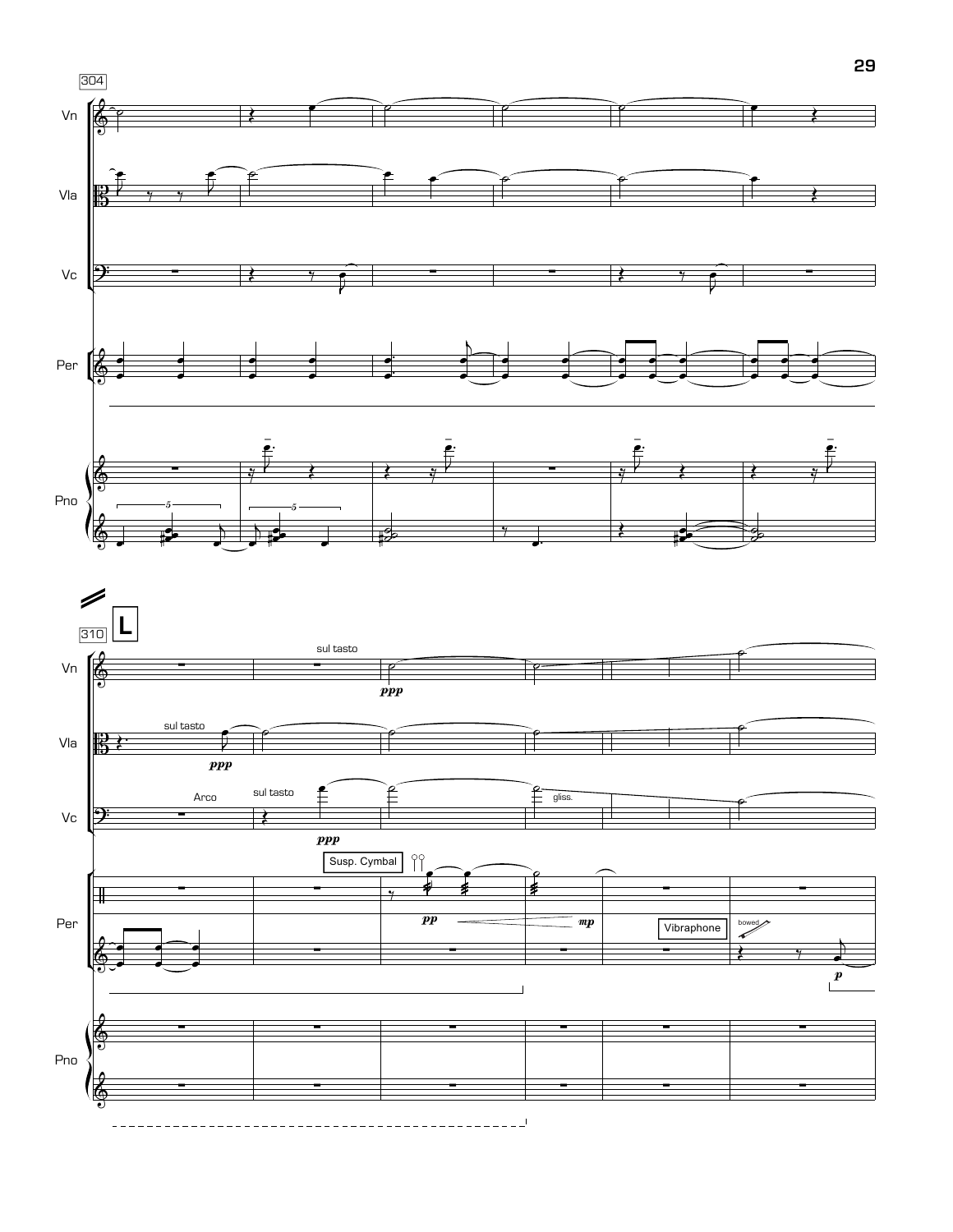

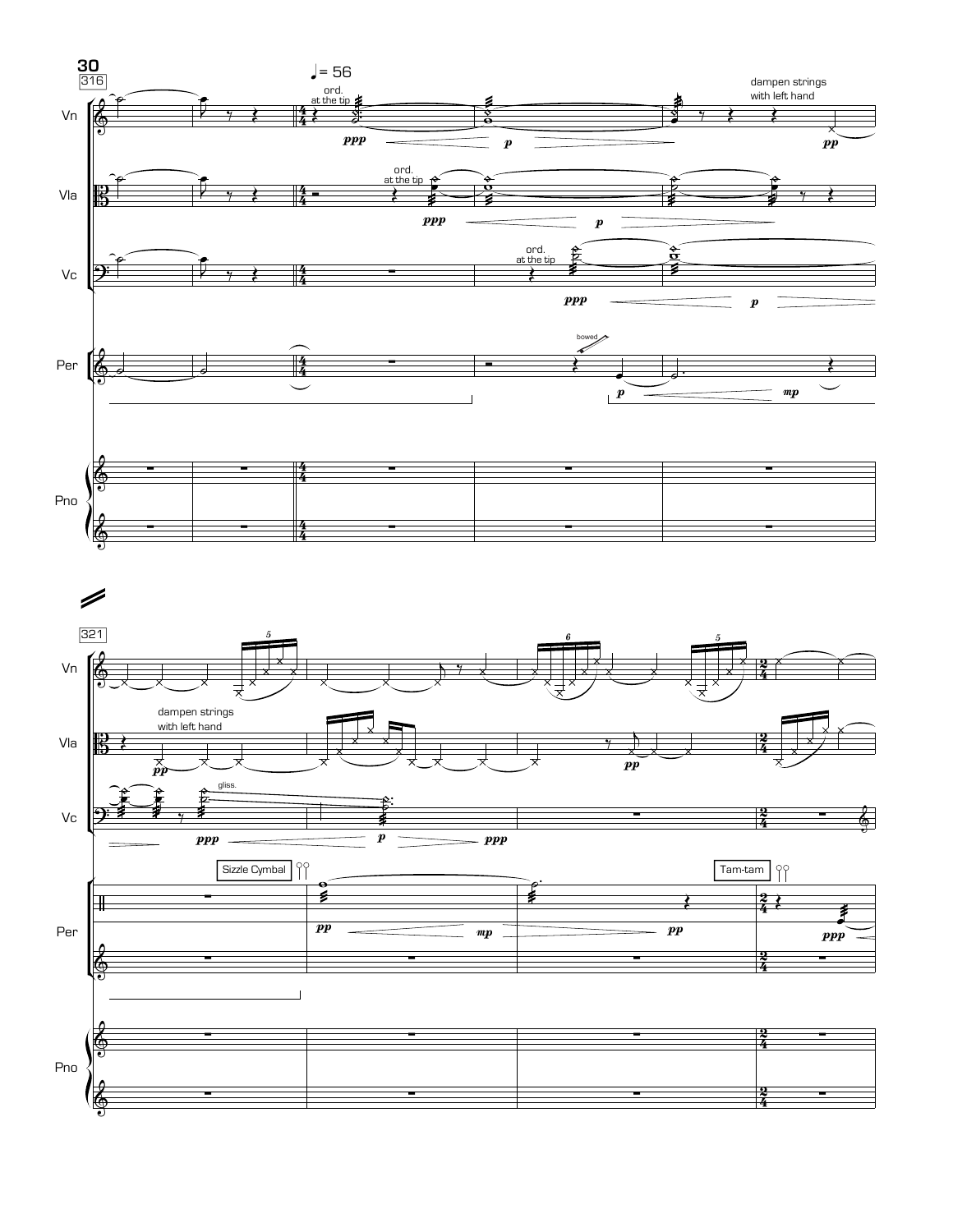

 $\text{***}$  bow slowly directly on the bridge so that the bow hair is split between the sul pont and sub pont areas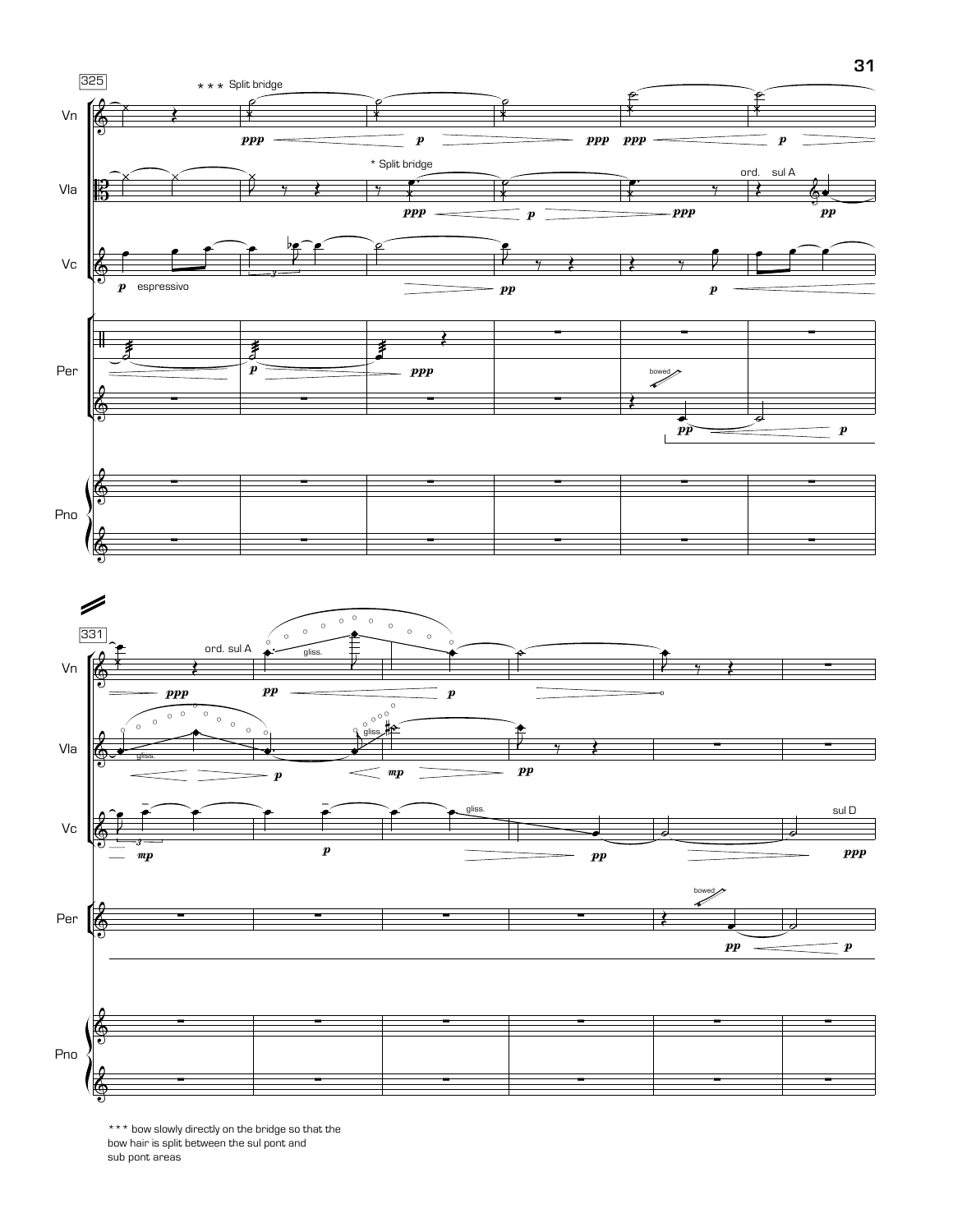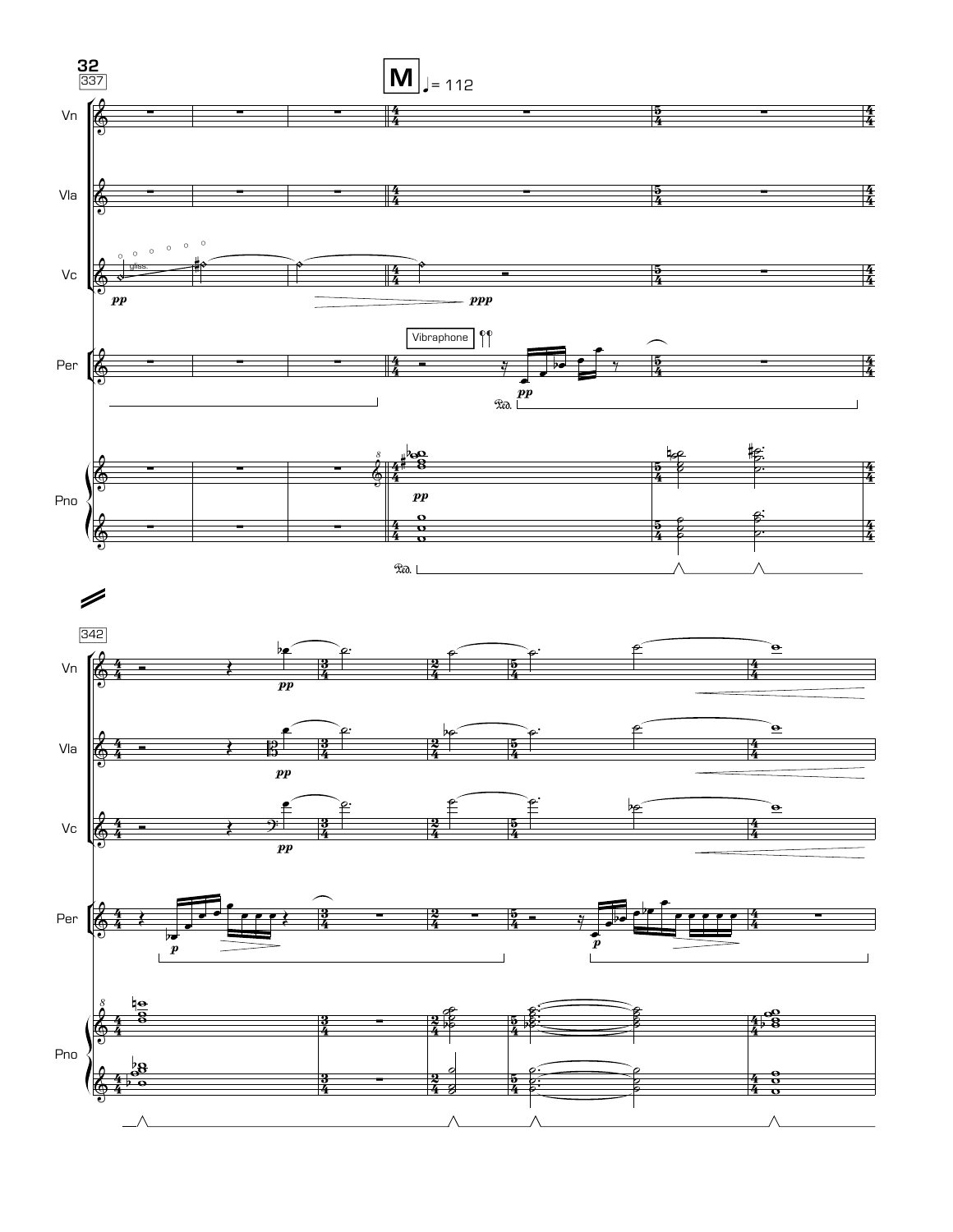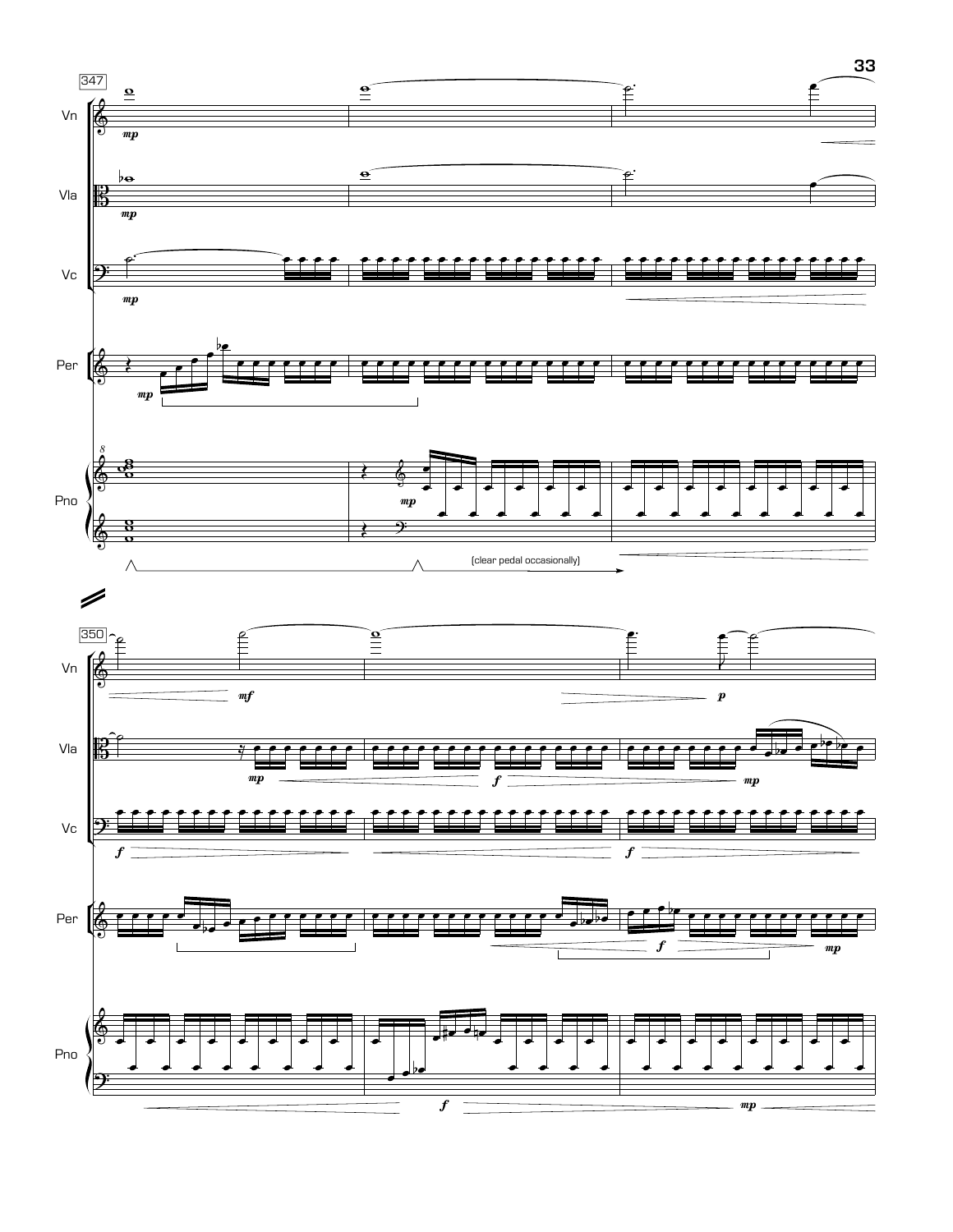





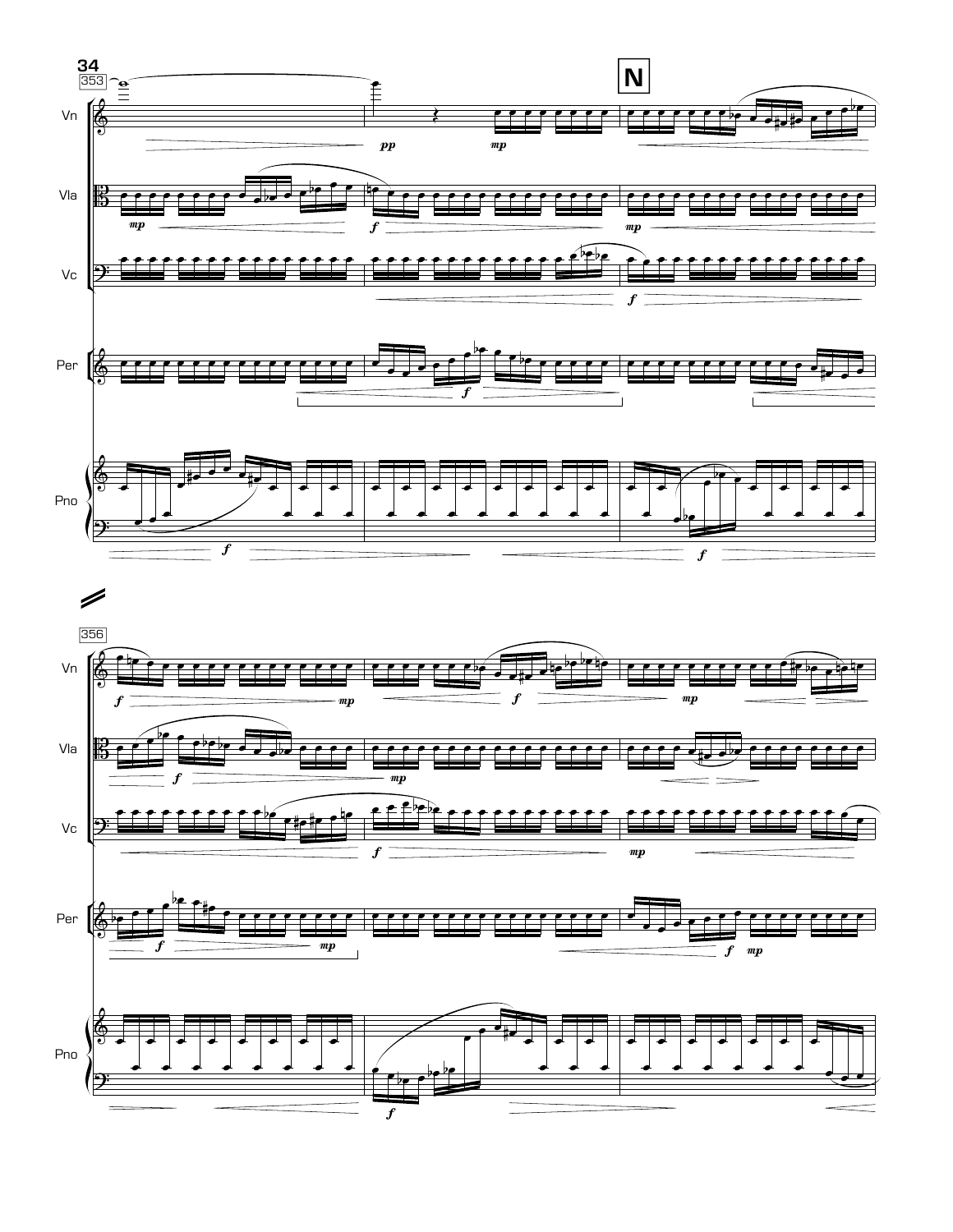

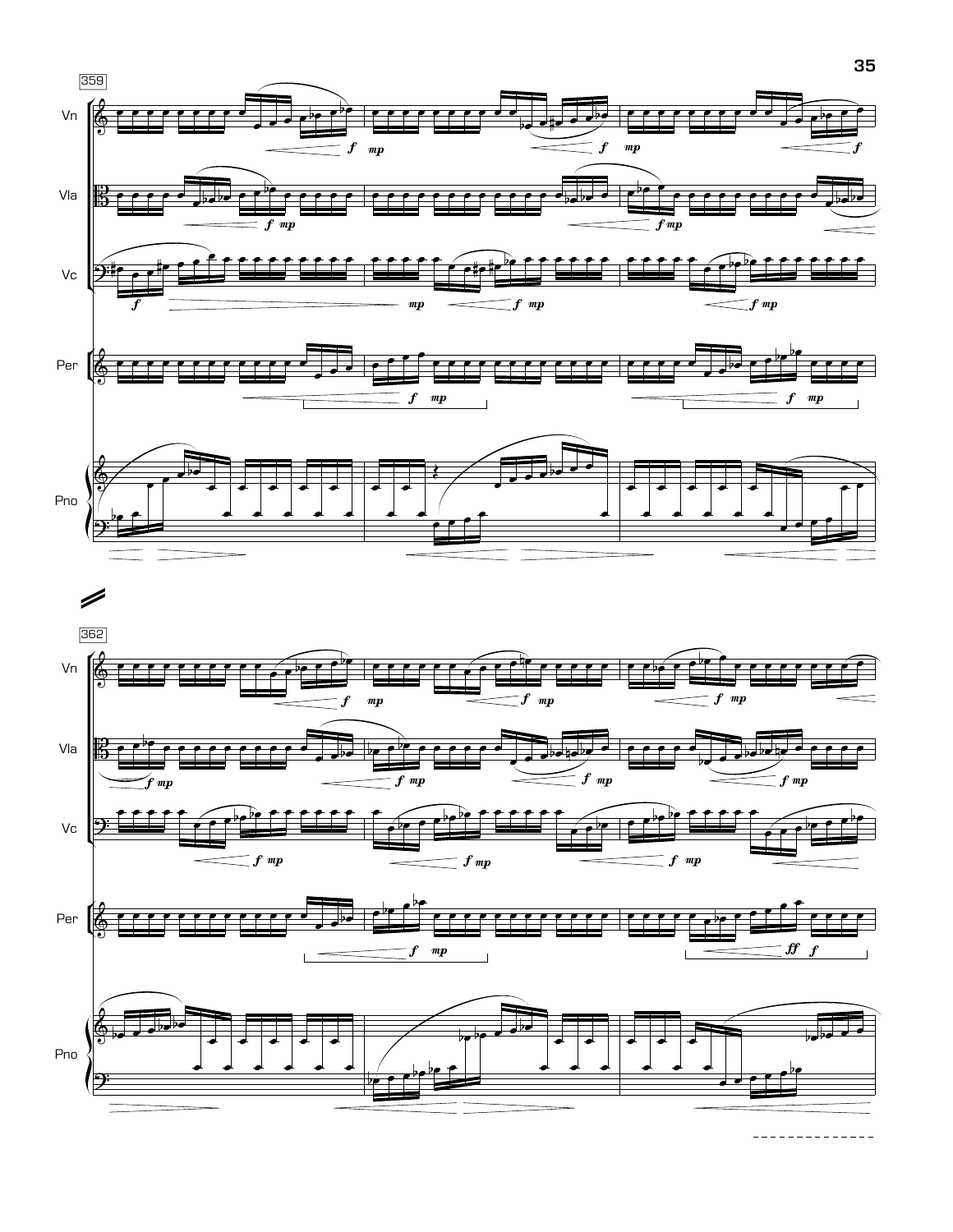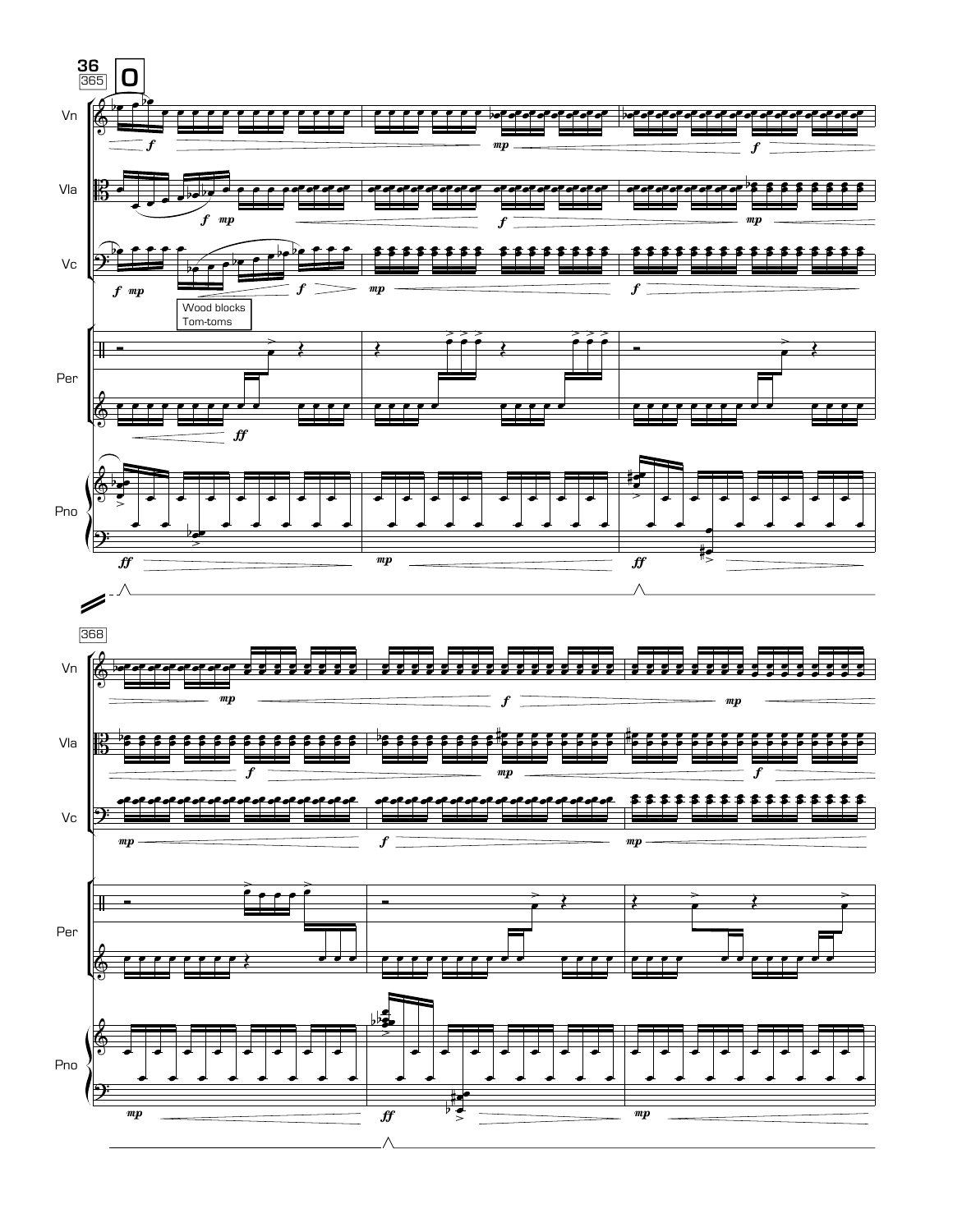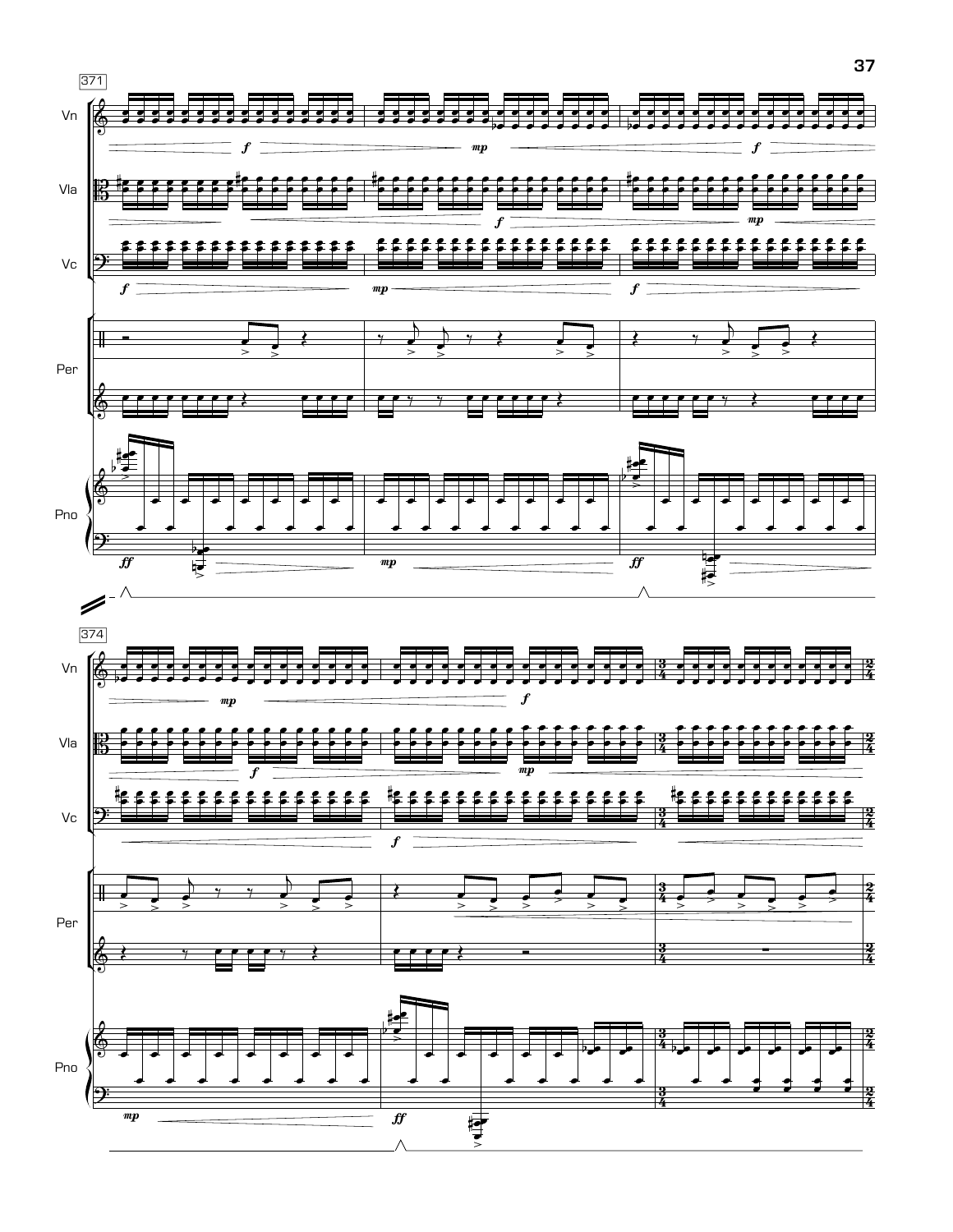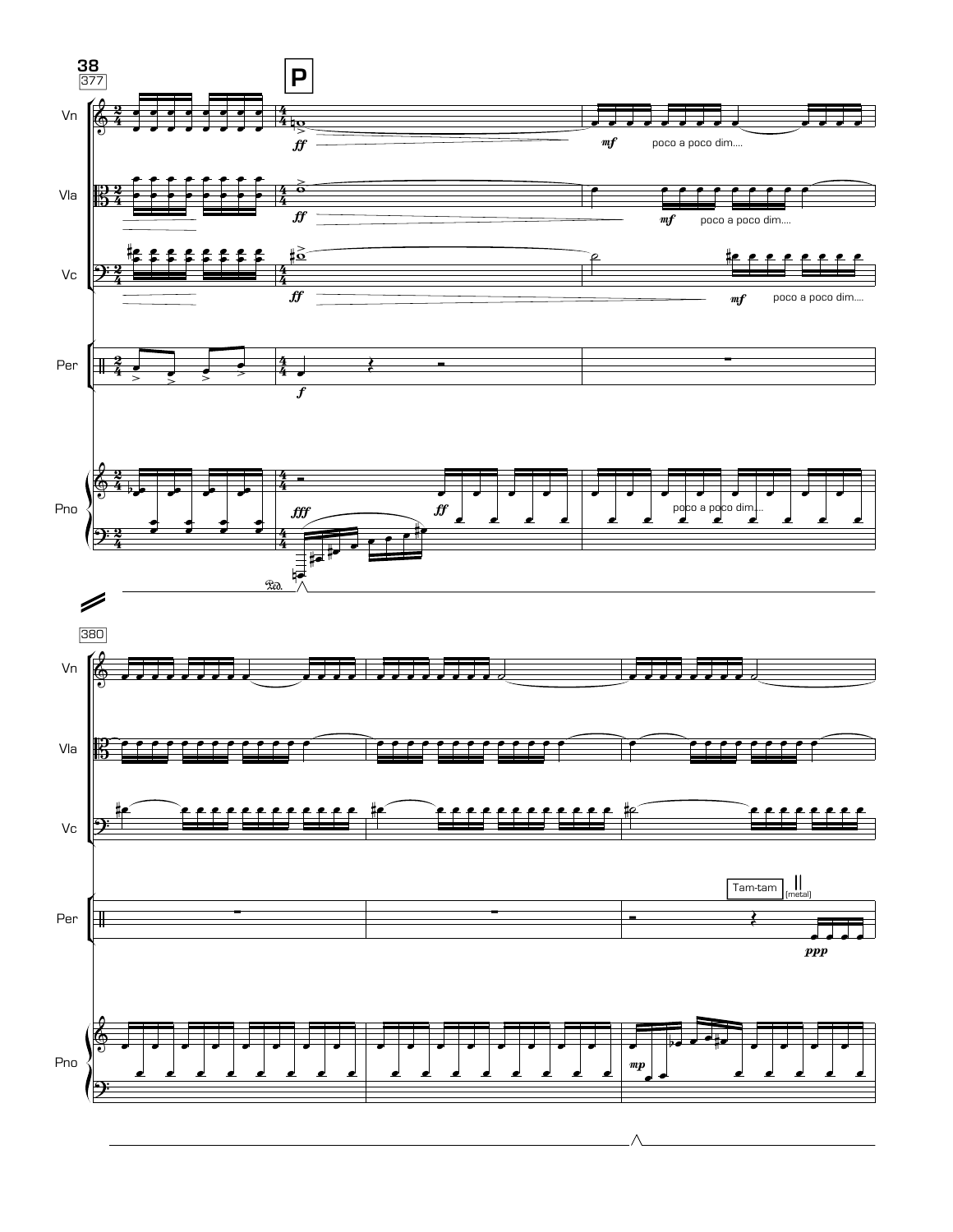